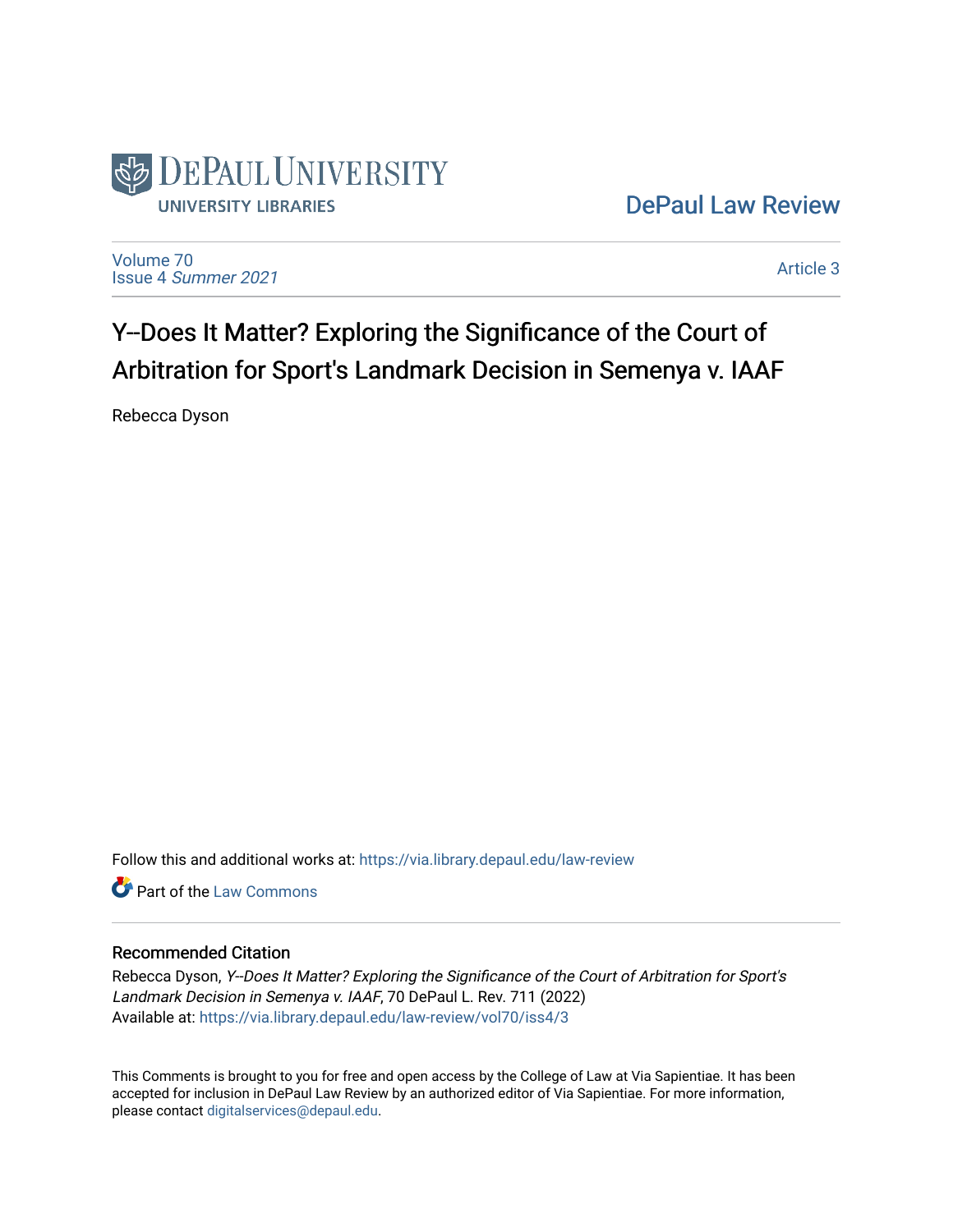## **Y—DOES IT MATTER? EXPLORING THE SIGNIFICANCE OF THE COURT OF ARBITRATION FOR SPORT'S LANDMARK DECISION IN** *SEMENYA V. IAAF*

#### I. INTRODUCTION

For centuries, sports have wrestled with the concepts of sex and gender, and this struggle has grown increasingly complex as modern notions of sex and gender have grown progressively more fluid. In the twenty-first century—an era of gender fluidity—international sports bodies, courts, and legislatures are at a loss for how to enact fair and rational policies while preserving human dignity. Like other social institutions, competitive sports have faced immense pressure to replace "sex" with "identity," specifically in allowing biological males to compete as women if that is their legal or gender identity.1 This conflict includes the more nuanced discussion surrounding athletes with differences or disorders of sex development ("DSD"), otherwise known as "intersex" athletes.2

Sports, particularly track and field, have had a long history with intersex women. Women were first allowed to participate in track and field at the Olympics in 1928.3 The first intersex athlete to win gold was Stella Walsh, who won the 100-meter sprint in 1932.4 However, it was not known that Walsh was intersex until after her death in 1980.<sup>5</sup> Concern over intersex athletes and the possibility of men masquerading as women led to gender testing in track and field.6 From 1968 to

<sup>1.</sup> Doriane Lambelet Coleman, *A Victory for Female Athletes Everywhere*, QUILLETTE (May 3, 2019), https://quillette.com/author/doriane-lambelet-coleman/.

<sup>2.</sup> *Id.*

<sup>3.</sup> Howard Fendrich, *1928 Amsterdam: Women's track, gymnastics debut at Olympics*, WASH. POST (July 29, 2020, 10:05 AM), https://www.washingtonpost.com/sports/olympics/1928-amster dam-womens-track-gymnastics-debut-at-olympics/2020/07/29/f35dad32-d1ac-11ea-826b-cc394d 824e35\_story.html.

<sup>4.</sup> Sheila L. Cavanagh & Heather Sykes, *Transsexual Bodies at the Olympics: The International Olympic Committee's Policy on Transsexual Athletes at the 2004 Athens Summer Games*, 12 BODY & SOC'Y 75, 82 (2006). Michael Heaton, *Cleveland track star Stella Walsh subject of new documentary: Q&A with Cleveland filmmaker*, CLEVELAND.COM (May 2, 2014), https://www. cleveland.com/entertainment/2014/05/cleveland\_track\_star\_stella\_wa.html (last updated Jan. 12, 2019).

<sup>5.</sup> *Id.*

<sup>6.</sup> Ruth Padawer, *The Humiliating Practice of Sex-Testing Female Athletes*, N.Y. TIMES (June 28, 2016), https://www.nytimes.com/2016/07/03/magazine/the-humiliating-practice-of-sex-testingfemale-athletes.html.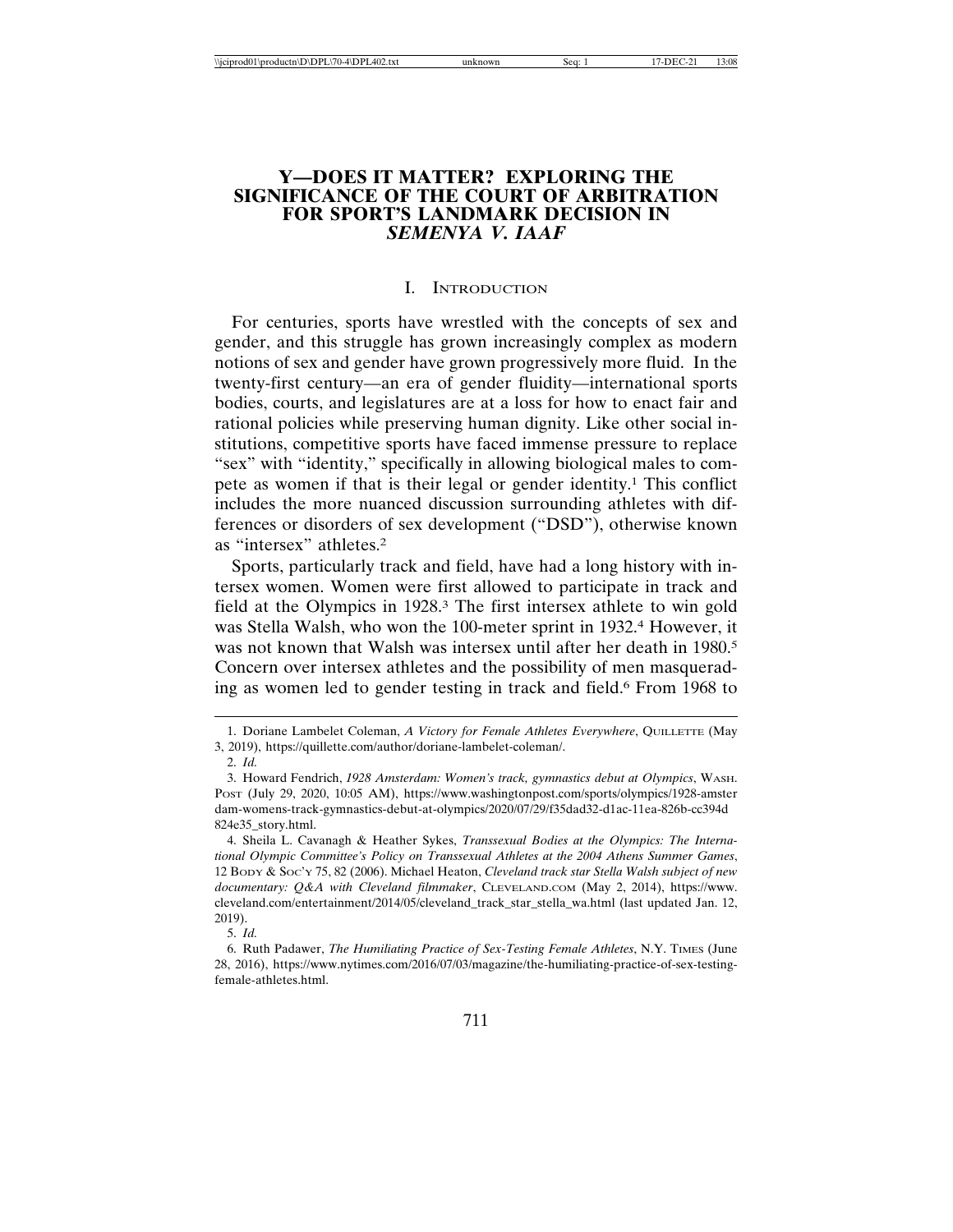the 1990s, all women in international competition were tested for two X-chromosomes.7 Eventually, World Athletics (formerly known as the "IAAF") and the International Olympic Committee ("IOC") abandoned mandatory chromosome-based testing; however, some women were still tested sporadically on the basis of suspicion.<sup>8</sup>

Then, at the 2009 World Track and Field Championships, an unknown eighteen-year-old South African athlete, Caster Semenya, stunned the world by winning the 800-meter gold medal by a huge margin of 2.50 seconds.<sup>9</sup> Semenya's win sparked outrage among some of her competitors, who cited her muscular build and deep voice as evidence for concern.10 Before her victory at the 2009 World Championships, Semenya was subjected to sex testing.11 Although Semenya is not the first athlete to have her identity as a woman questioned, she has endured challenges to her eligibility for over a decade–longer than any athlete in history.12 Meanwhile, Semenya has won two Olympic gold medals and three Track and Field World Championships.13 The inclusion of intersex athletes in women's sports inevitably raises enormous issues regarding fair play for the majority and compassionate treatment for the minority.

In Part II, this Note will detail the history of women's participation in Olympic sports and the various gender verification testing policies used to define the category of "woman" in sports. Additionally, Part III will introduce the landmark case *Semenya v. IAAF*14 and discuss its significant contribution to modern sports' nuanced understanding of gender identity and sex. Part IV will argue that the Court of Arbitration For Sport ("CAS") correctly decided *Semenya* because, although testosterone regulation for a subset of affected athletes is discriminatory, the policy is a necessary means of achieving the legitimate objective of promoting fair competition in the female category. Finally, Part

<sup>7.</sup> *Id.*

<sup>8.</sup> *Id.*

<sup>9.</sup> Ariel Levy, *Either/Or: Sports, sex, and the case of Caster Semenya.*, THE NEW YORKER (Nov. 19, 2009), https://www.newyorker.com/magazine/2009/11/30/eitheror.

<sup>10.</sup> *Id.*

<sup>11.</sup> *Id.*

<sup>12.</sup> Victoria Jackson, *The Decadelong Humiliation of Caster Semenya*, SLATE.COM (May 1, 2019, 6:53 PM), https://slate.com/technology/2019/05/caster-semenya-testosterone-gender-appeal-ruling.html.

<sup>13.</sup> Melissa Murphy, *Defending champion Caster Semenya sidelined at worlds*, ASSOCIATED PRESS (Sept. 28, 2019), https://apnews.com/article/caster-semenya-africa-europe-middle-east-science-bd6559b788ee45bfb96db168cfe426b1.

<sup>14.</sup> Semenya v. Int'l Ass'n of Athletics Fed'ns, CAS 2018/O/5794, Arbitral Award (Apr. 30, 2019).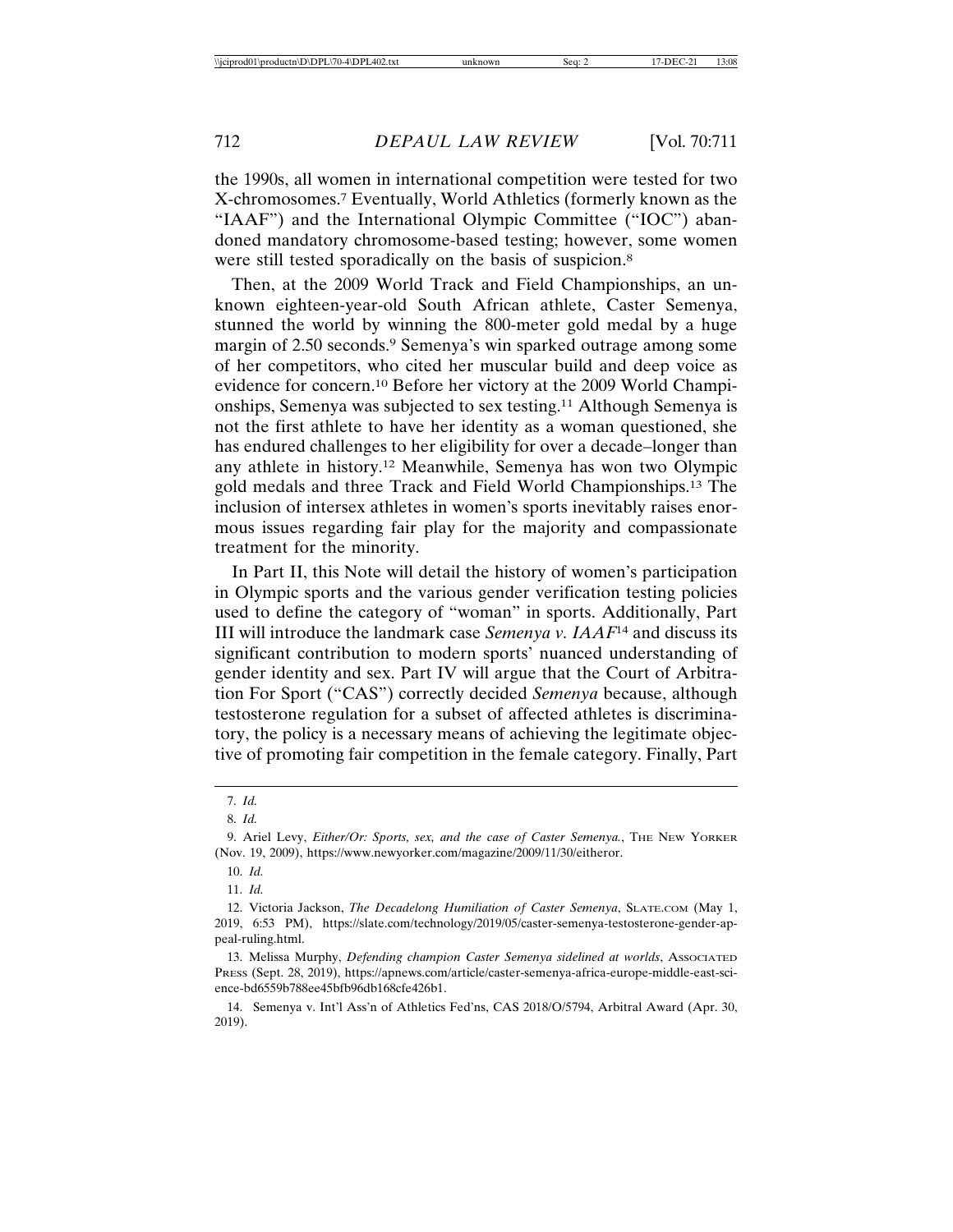V will discuss the global impact of *Semenya* and highlight the significant consequences of testosterone regulation at all levels of sport.

#### II. BACKGROUND

Subsection A discusses the history of gender verification testing and chronicles the experiences of female athletes subjected to different types of sex testing implemented throughout history. Subsection B introduces the precedential case *Chand v. AFI & IAAF*. 15 Subsection C discusses the case *Semenya v. IAAF*16 and the reasoning behind CAS's decision. Subsection D highlights emerging research that validates CAS's decision in *Semenya*. Lastly, Subsection E discusses hormone regulation, or lack thereof, at youth and collegiate levels of sport and how reverberations of the *Semenya* decision may impact future policymaking.

## *A. The History of Gender Verification Testing*

Gender verification is a procedure used in sports that either confirms or denies an athlete's genetic credentials to participate in gender-restricted sports competitions.17 The first gender verification test dates back to the origins of the Olympics in the seventh or eighth century B.C.18 Back then, only men were allowed to compete and spectate.19 Therefore, men were required to compete naked to verify their gender.20

In the twentieth century, as women slowly began participating in sports, the new purpose of gender verification testing in women's sports was to confirm an athlete's gender due to fears of men masquerading as women and competing in women's sports.21 Beginning in 1948, the IOC required all female athletes to submit a doctor's note verifying their sex in order to compete in international competitions.22

<sup>15.</sup> Chand v. Athletics Fed'n of India (ATF) & Int'l Ass'n of Athletics Fed'ns (IAAF), CAS 2014/A/3759, Interim Arbitral Award (July 24, 2015).

<sup>16.</sup> Semenya, CAS 2018/O/5794.

<sup>17.</sup> Padawer, *supra* note 6.

<sup>18.</sup> Laura A. Wackwitz, *Verifying the myth: Olympic sex testing and the category "woman"*, 26 WOMEN'S STUD. INT'L F. 553, 553 (2003).

<sup>19.</sup> *Id.*

<sup>20.</sup> *Id.*

<sup>21.</sup> Hayden Opie, *Australian Medico-Legal Issues in Sport: The View from the Grandstand*, 13 MARQ. SPORTS L. REV. 113, 138 (2002).

<sup>22.</sup> Lindsay Parks Pieper, *They qualified for the Olympics. Then they had to prove their sex*, WASH. POST (Feb. 22, 2018, 5:00 AM), https://www.washingtonpost.com/news/made-by-history/ wp/2018/02/22/first-they-qualified-for-the-olympics-then-they-had-to-prove-their-sex/.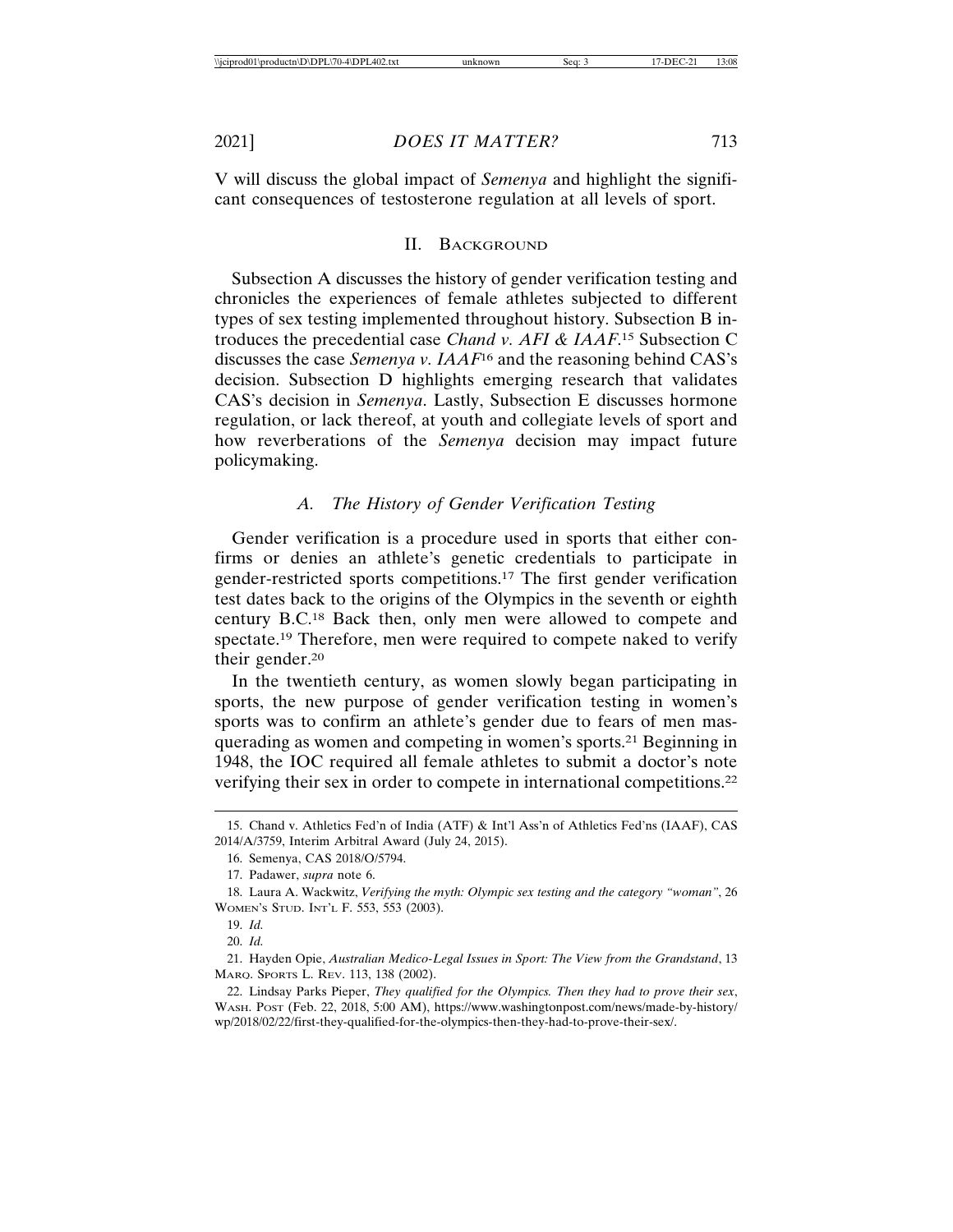The Soviet Union's success in subsequent Olympics during the Cold War in 1956, 1960, and 1964 frustrated Americans who were defeated in the overall medal count.23 Americans suggested that the muscular Eastern European female athletes were cheating.24 This international pressure prompted the IAAF to institute mandatory physical exams.25

In 1966, the IAAF verified female athletes' sex by requiring athletes to submit to "nude parades."26 These "nude parades" were a humiliating testing method, whereby female athletes had to display their nude body to a panel of doctors.27 One year later, the "nude parades" were replaced with the Barr body test, which used a buccal smear to detect the presence of a chromatin mass called "the Barr body," which was thought to only occur in females.28 The validity of the Barr test was later disproved.29 In 1992, the IOC abandoned the chromatin analysis in favor of testing for a "polymerase chain reaction for the Y-linked gene SRY (sex-determining region Y)."30

Finally, in 1999 after facing international pressure, the IOC ended compulsory sex verification testing.31 However, this introduced a new era of the "inspect if you suspect" policy.32 This subjective test enabled IOC and IAAF officials to require an athlete to undergo sex verification testing if an athlete's physical appearance was "suspicious."33 No athlete was subjected to testing during the first eight years of the IAAF policy.34 In 2009, Caster Semenya's breakthrough on the professional scene raised enough suspicion to warrant testing by the IAAF.35

Gender verification tests have always faced criticism. Critics suggest that gender verification tests are unfair to females with genetic abnormalities. Moreover, only women face the stigma of having their gender and identity challenged. Additionally, affected women have no procedural recourse for their test results, and the outcome is often

33. Simpson et al., *supra* note 30, at 1569.

<sup>23.</sup> *Id.*

<sup>24.</sup> *Id.*

<sup>25.</sup> *Id.*

<sup>26.</sup> *Id.*

<sup>27.</sup> *Id.*

<sup>28.</sup> Jill Pilgrim et al., *Far from the Finish Line: Transsexualism and Athletic Competition*, 13 FORDHAM INTELL. PROP., MEDIA & ENT. L.J. 495, 509–10 (2003).

<sup>29.</sup> *Id.* at 510.

<sup>30.</sup> Joe Leigh Simpson et al., *Gender Verification in the Olympics*, 284 JAMA 1568, 1569 (2000).

<sup>31.</sup> *Id. See also* Jaime Schultz, *It's Time to Stop Gender-Testing Athletes*, THE NEW REPUBLIC (Aug. 16, 2016), https://newrepublic.com/article/136083/its-time-stop-gender-testing-athletes.

<sup>32.</sup> Padawer, *supra* note 6.

<sup>34.</sup> *Id.*

<sup>35.</sup> *Id.* Padawer, *supra* note 6.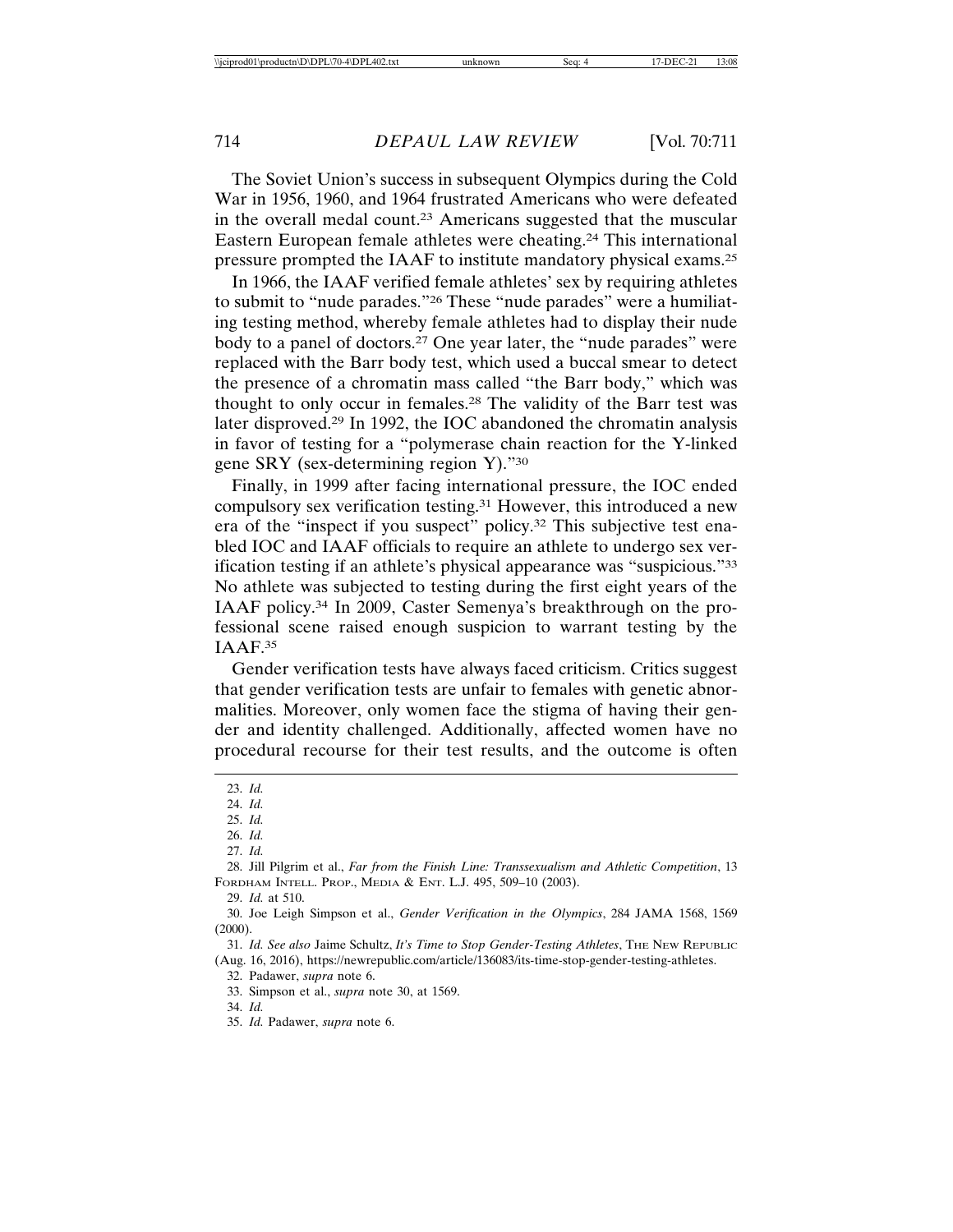very public. The following athletes are early examples of the public nature of sex testing.

Helen Stephens and Stella Walsh competed in the 1936 Olympics.<sup>36</sup> Stephens won the 100-meter in 11.5 seconds, which astonished the world.37 Her win was quickly followed by accusations from competitors and the rest of the world that Stephens must be a man because most people did not believe a woman could run that fast.38 In response to the accusations, Stephens was then subjected to sex testing and was later cleared.39 Walsh, who had previously won gold in the 1932 Olympics, placed second in 1936.40 She was one of Stephens' staunchest accusers.41 Later, when Walsh died in 1980, her autopsy revealed that she had male and female chromosomes and a penis.42

Ewa Kłobukowska was the first woman to fail a genetic sex verification test in 1967.43 Results of the testing confirmed her chromosomal makeup was XXY.44 The IOC stripped Kłobukowska of her medals and forbade her from competing as a woman in future races.45 Interestingly, Kłobukowska was cited by the IAAF for having "chromosomal 'irregularities'," but if she had been tested under the Barr body test, which was introduced one year later, she would have been eligible to compete because her cells possessed the Barr body.46 In 1968, Kłobukowska gave birth to a son.47

In 1985, Spanish hurdler Maria José Martinez-Patiño failed a sex test because she had XY chromosomes.<sup>48</sup> Patiño was disqualified from competing, lost a scholarship, and lost her boyfriend.<sup>49</sup> Patino was the first woman to successfully challenge her disqualification from Olympic competition.<sup>50</sup> Three years later, she was reinstated.<sup>51</sup> Patin<sup>o</sup>

49. Michael D. Lemonick, *Genetic Tests Under Fire*, TIME.COM (Feb. 24, 1992), http://content. time.com/time/subscriber/article/0,33009,974937,00.html.

<sup>36.</sup> Cavanagh & Sykes, *supra* note 4, at 82.

<sup>37.</sup> *Id.*

<sup>38.</sup> *Id.*

<sup>39.</sup> *Id.*

<sup>40.</sup> *Id.*

<sup>41.</sup> *Id.*

<sup>42.</sup> Cavanagh & Sykes, *supra* note 4, at 82.

<sup>43.</sup> Louis J. Elsas et al., *Gender verification of female athletes*, 2 GENETICS IN MED. 249, 250 (2000).

<sup>44.</sup> *A Gender Variance Who's Who*, ZAGRIA (Aug. 25, 2009), http://zagria.blogspot.com/2009/ 08/ewa-kobukowska-1946-athlete.html.

<sup>45.</sup> *Id.*

<sup>46.</sup> Cavanagh & Sykes, *supra* note 4, at 98.

<sup>47.</sup> *Id.*

<sup>48.</sup> *Id.*

<sup>50.</sup> Cavanagh & Sykes, *supra* note 4, at 98.

<sup>51.</sup> *Id.*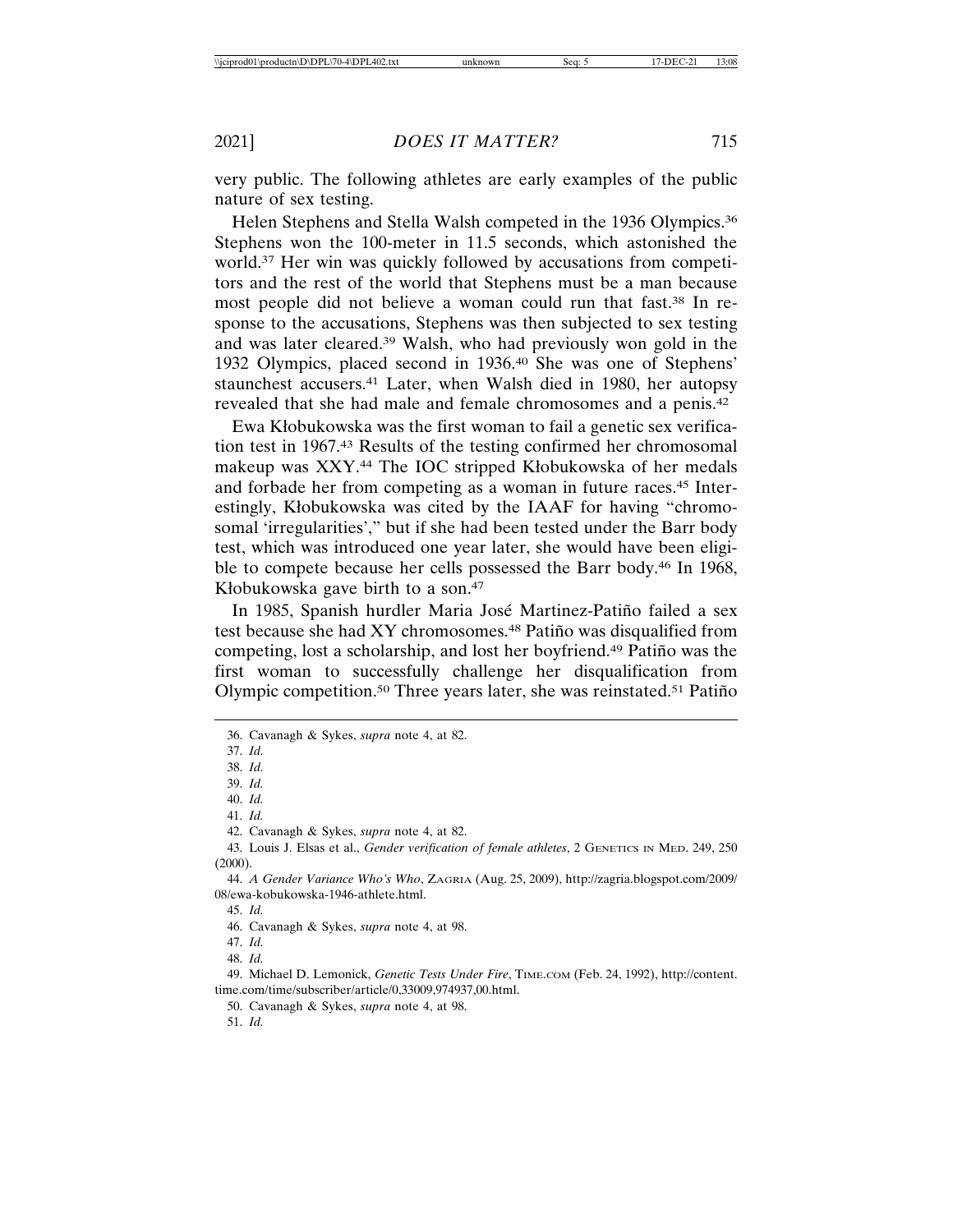is credited with bringing scientific gaps in gender testing to the forefront, which helped to end mandatory gender testing a decade later.52

After public criticism following the treatment of athletes like Patiño, the "inspect if you suspect" policy went unused for the next two decades.53 The treatment of Indian sprinter, Dutee Chand, and the subsequent implementation of the hyperandrogenism regulations were the next significant events in gender verification testing.

#### *B. Chand Challenges the IAAF's Hyperandrogenism Regulation*

In June 2016, at age 20, Dutee Chand became the first Indian sprinter since 1980 to qualify for the women's 100-meter dash at the Olympics.54 However, just two years earlier, in June 2014, several female athletes attending a training camp with Chand expressed concern to the Athletics Federation of India ("AFI") President about her "masculine" physique, which triggered a lengthy investigation into Chand's sex.55 Soon after, the AFI notified Chand that, based on medical testing, she was provisionally suspended from athletic competition until she complied with IAAF regulations.56

Rather than comply with testosterone reduction treatment, Chand boldly appealed the AFI's decision to CAS.<sup>57</sup> Chand alleged that the IAAF's hyperandrogenism regulation unlawfully discriminated against her on the basis of sex and her natural testosterone level.58 On July 24, 2015, after a three-day hearing with testimony from sixteen witnesses, CAS announced its interim decision.<sup>59</sup> CAS held that the IAAF's hyperandrogenism regulation was *prima facie* discriminatory.60 Therefore, the CAS panel evaluated whether the IAAF's discrimination was necessary to create a level playing field for all female athletes.61

61. *Id.* ¶¶ 230, 500.

<sup>52.</sup> Jon Bardin, *Olympic Games and the tricky science of telling men from women*, L.A. TIMES (July 30, 2012, 12:00 AM), https://www.latimes.com/science/la-xpm-2012-jul-30-la-sci-olympicsgender-20120730-story.html.

<sup>53.</sup> *Id.*

<sup>54.</sup> Padawer, *supra* note 6.

<sup>55.</sup> Chand v. Athletics Fed'n of India (AFI) & Int'l Ass'n of Athletics Fed'ns (IAAF), CAS 2014/A/3759, Interim Arbitral Award, ¶ 392, (July 24, 2015).

<sup>56.</sup> *Id.* ¶ 27.

<sup>57.</sup> *Indian sprinter Dutee Chand appeals against ban for failing 'gender test'*, THE GUARDIAN (Oct. 8, 2014, 4:50 AM), https://www.theguardian.com/sport/2014/oct/08/sprinter-dutee-chandappeals-ban-failing-gender-test.

<sup>58.</sup> *Chand*, CAS 2014/A/3759, ¶ 4.

<sup>59.</sup> *Id.* ¶¶ 1–5.

<sup>60.</sup> *Id.* ¶ 117.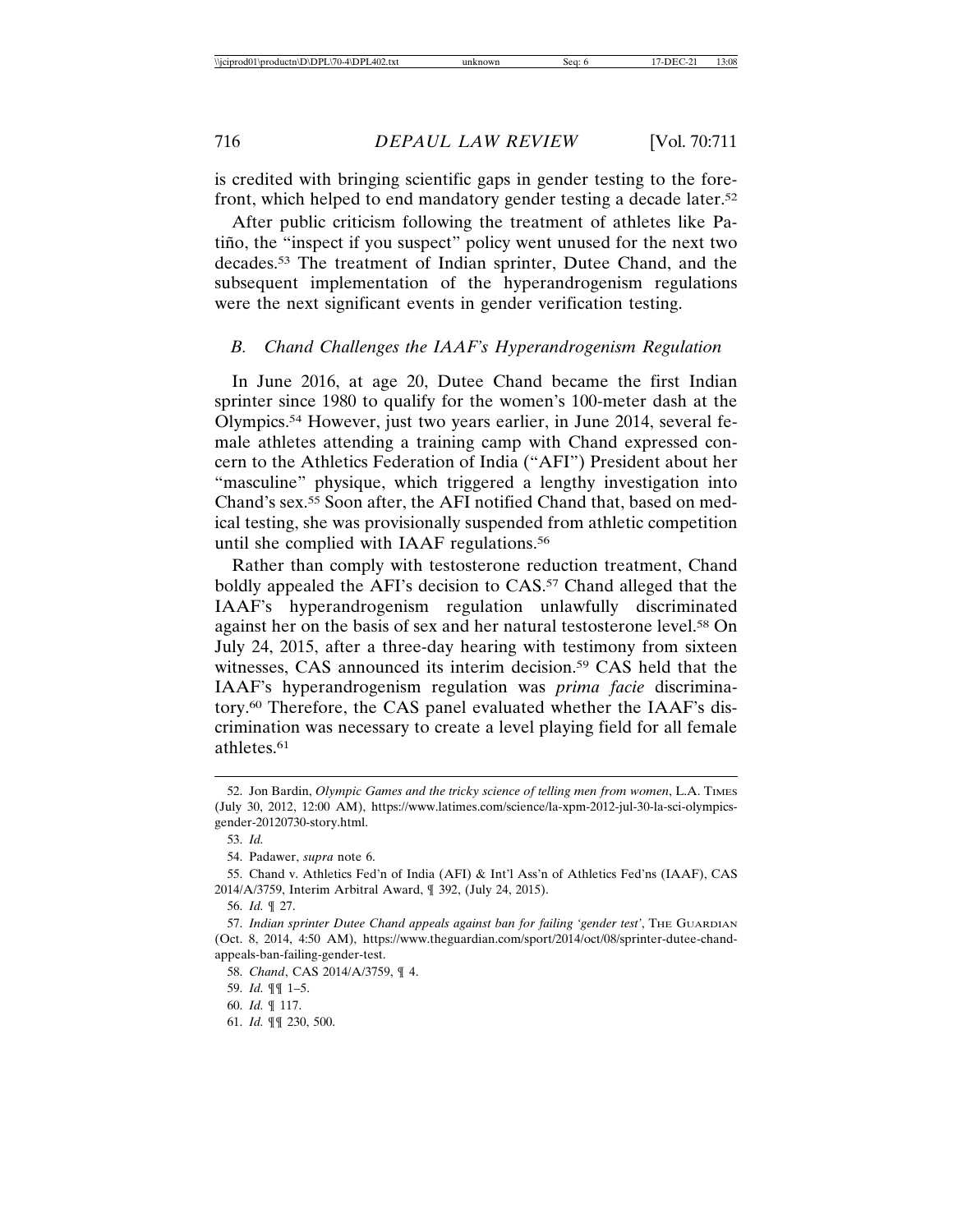Ultimately, CAS held that there was no scientific evidence that conclusively proves that hyperandrogenic females enjoy a competitive advantage over other female athletes.<sup>62</sup> Consequently, CAS immediately suspended the IAAF's hyperandrogenism regulation.<sup>63</sup> However, CAS granted the IAAF two years to submit additional evidence to the arbitration panel to justify its hyperandrogenism regulation.64 CAS also provided specific standards for additional evidence submitted by the IAAF: additional evidence must establish that the competitive advantage experienced by hyperandrogenic female athletes equates to the competitive advantage enjoyed by men over women.65 Additionally, the competitive advantage must be so significant to demonstrate that hyperandrogenic women's participation in female athletics "would subvert the very basis [of female athletics] . . . and thereby prevent a level playing field."66 Chand was reinstated and competed in the 2016 Olympic games, but she failed to advance beyond the preliminary round.<sup>67</sup> Chand's successful CAS appeal became a landmark gender case and set the framework for Semenya's legal battle.

In November 2015, following the *Chand* decision, the IOC held a meeting to address its transgender and hyperandrogenism policies.<sup>68</sup> In regard to transgender athletes, the IOC stated that transgender athletes cannot be excluded from participation in Olympic sports.69 The IOC announced that transgender athletes who identified themselves as female (a male-to-female transitioning athlete) would be allowed to compete in that category as long as their testosterone levels were below ten nanomoles/liter for at least twelve months prior to the competition.70 Transgender athletes who identify as male (a female-to-male transitioning athlete) do not face any restrictions on competitions.71

70. *Id.*

<sup>62.</sup> *Id.* ¶ 532.

<sup>63.</sup> *Id.* ¶ 548.

<sup>64.</sup> *Chand*, CAS 2014/A/3759, ¶ 548.

<sup>65.</sup> *Id.* ¶ 535.

<sup>66.</sup> *Id.* ¶ 528.

<sup>67.</sup> Press Trust of India, *Rio Olympics: Dutee Chand Fails to Enter 100m Sprint Final, Mohammad Anas Flops*, NDTV SPORTS ENG. (Aug. 13, 2016, 10:46 AM), https://sports.ndtv.com/olympics-2016/rio-olympics-dutee-chand-fails-to-enter-100m-sprint-final-mohammad-anas-flops-1480768.

<sup>68.</sup> *IOC Consensus Meeting on Sex Reassignment and Hyperandrogenism November 2015*, INT'L OLYMPIC COMM., https://stillmed.olympic.org/Documents/Commissions\_PDFfiles/Medical\_commission/2015-11\_ioc\_consensus\_meeting\_on\_sex\_reassignment\_and\_hyperandrogenismen.pdf.

<sup>69.</sup> *Id.*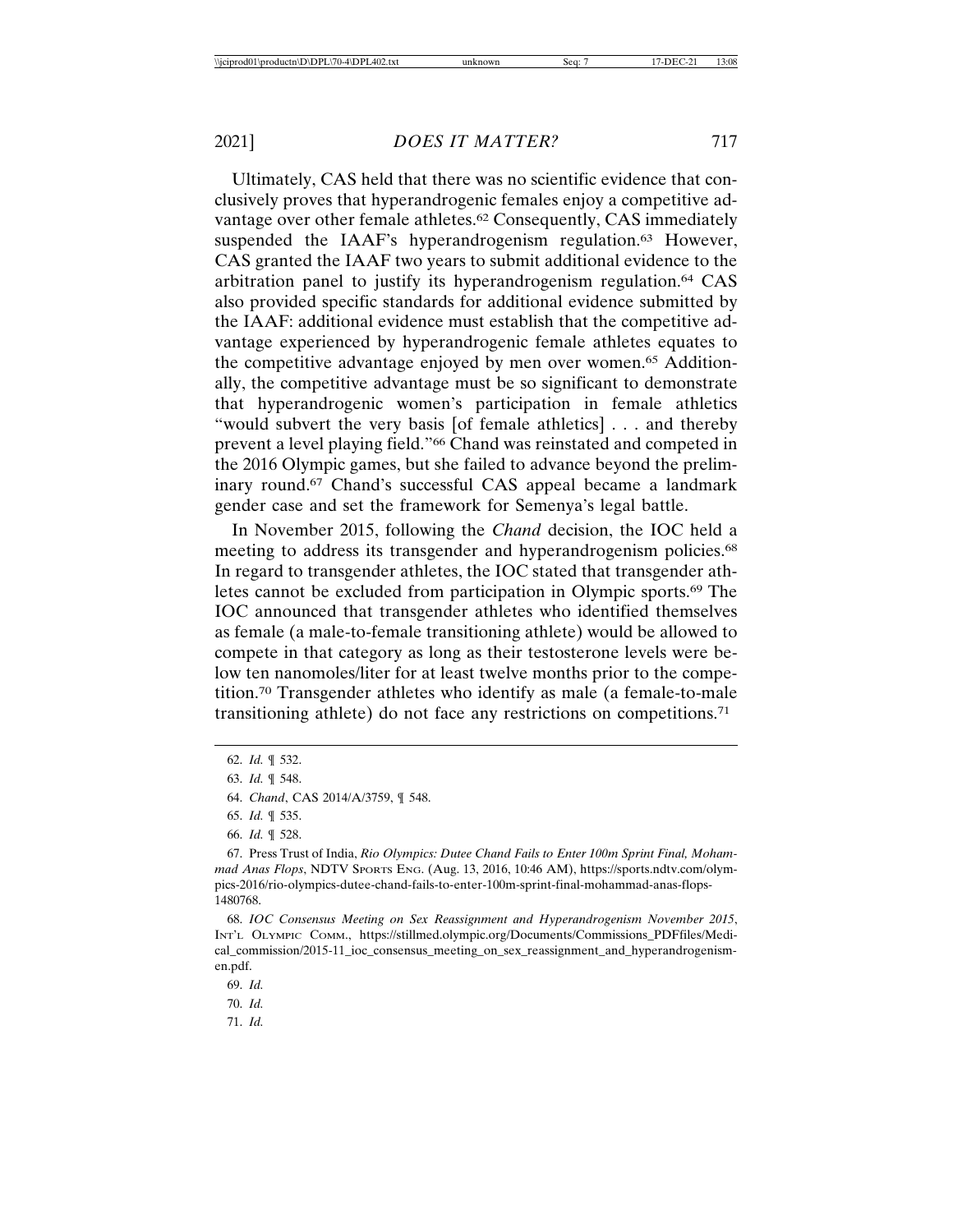CAS gave the IAAF two years to present evidence to rebut the interim award in favor of Chand.72 In those two years, the IAAF requested two extensions before abandoning its hyperandrogenism regulation in favor of a testosterone limit that quickly faced a challenge from 800-meter star Caster Semenya.73

## *C.* Semenya v. IAAF

Caster Semenya burst onto the international track and field scene in the summer of 2009, at age eighteen, when she won the IAAF World Track and Field Championship title in the 800-meter race by a margin of over two seconds.74 Semenya's gender was immediately scrutinized by competitors and media outlets worldwide, and she was subjected to gender verification tests.75

In 2018, the IAAF issued new rules mandating that female athletes with DSDs could not compete in women's races from the 400-meters to the mile, unless they lowered their natural testosterone to what the IAAF calls the "female range" through hormone therapy.76 The IAAF justified its regulations by suggesting that the high levels of testosterone produced by intersex athletes provide them with an unfair advantage over other female athletes.77

Semenya, who has faced scrutiny surrounding her gender for over a decade and would be ineligible to run her dominant event without testosterone lowering protocol under these new rules, challenged them in CAS.78 In May, CAS announced it was upholding the IAAF regulations, so Semenya took her case to Switzerland's Supreme Court, which ordered a temporary suspension of the rules until it issued a decision.<sup>79</sup>

<sup>72.</sup> *Chand*, CAS 2014/A/3759, ¶¶ 2–3.

<sup>73.</sup> Semenya v. Int'l Ass'n of Athletics Fed'ns, CAS 2018/O/5794, Arbitral Award, ¶¶ 1–2 (Apr. 30, 2019).

<sup>74.</sup> Melissa Block, *The Sensitive Question Of Intersex Athletes*, NPR (Aug. 16, 2016, 5:16 PM), https://www.npr.org/sections/thetorch/2016/08/16/490236620/south-african-star-raises-sensitivequestions-about-intersex-athletes.

<sup>76.</sup> Press Release, World Athletics, IAAF introduces new eligibility regulations for female classification (Apr. 26, 2018), https://www.iaaf.org/news/press-release/eligibility-regulations-forfemale-classifica.

<sup>77.</sup> *Id.*

<sup>78.</sup> Amby Burfoot, *The Whole World Is Watching: Caster Semenya vs IAAF*, LETSRUN.COM (Apr. 22, 2019), https://www.letsrun.com/news/2019/04/the-whole-world-is-watching-castersemenya-vs-iaaf/.

<sup>79.</sup> Sean Ingle, *Caster Semenya able to run medication-free for now as Swiss court floors IAAF*, THE GUARDIAN (June 3, 2019, 2:14 PM), https://www.theguardian.com/sport/2019/jun/03/ caster-semenya-800m-swiss-supreme-court-ruling-iaaf.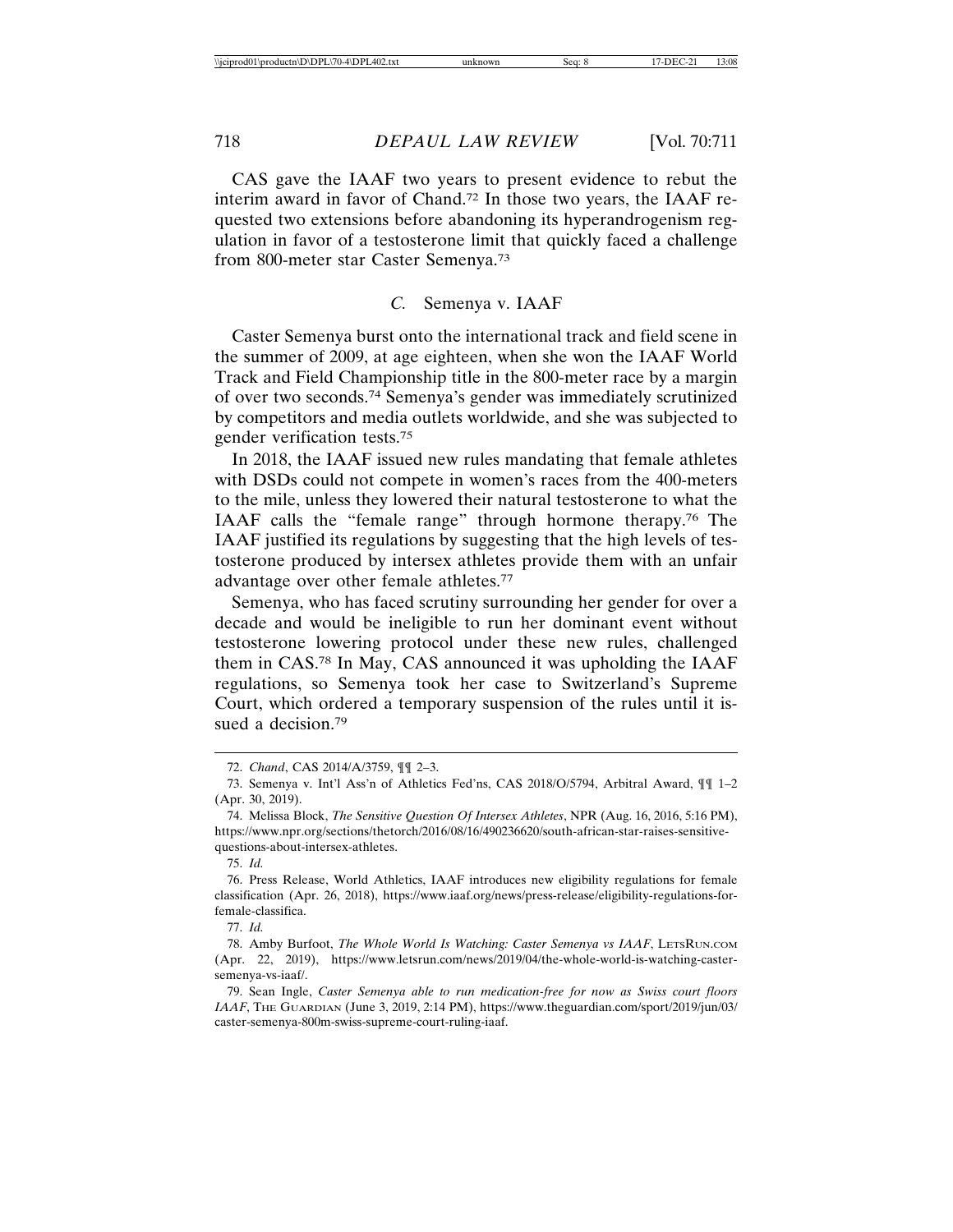On July 31, 2019, the Swiss Supreme Court revoked its previous order enabling Semenya and other DSD athletes to compete pending the IAAF appeal.80 The IAAF issued a statement saying it "welcomes the Swiss Federal Tribunal's decision today . . ."81 The IAAF further stated it:

[M]aintain[s] its position that there are some contexts, sport being one of them, where biology has to trump gender identity, which is why the IAAF believes (and CAS agreed) that the DSD Regulations are a necessary, reasonable and proportionate means of protecting fair and meaningful competition in elite female athletics.82

The Court's decision effectively ended Semenya's 2019 season. After the decision was announced, Semenya responded saying, "I am very disappointed to be kept from defending my hard-earned title, but this will not deter me from continuing my fight for the human rights of all the female athletes concerned."83

On June 18, 2019, seven weeks after issuing its ruling in *Semenya*, CAS published its 163-page decision.<sup>84</sup> CAS's decision discussed the merits of all testimony presented in the five-day hearing.85 First, the panel acknowledged the tremendous athletic accomplishments of Semenya and praised her strength and dignity.<sup>86</sup> The panel then discussed the mission of the IAAF and cited its decades long struggle with sex classifications.<sup>87</sup> Then, the panel acknowledged how modern social change has shifted our perspective on sex identity.<sup>88</sup> Importantly, the panel acknowledged this case involves "a collision of scientific, ethical and legal conundrums. It also involves incompatible, competing, rights."89 Additionally, the panel affirmed that it is necessary to have a "protected class" of female athletes.<sup>90</sup> However, the panel said regulation of the "protected class" was "complex."91

<sup>80.</sup> Siviwe Breakfast, *IAAF reacts triumphantly after putting the brakes on Caster Semenya*, THE S. AFRICAN (July 31, 2019, 2:38 PM), https://www.thesouthafrican.com/sport/iaaf-reacts-triumphantly-after-putting-the-brakes-on-caster-semenya/.

<sup>81.</sup> *Id.*

<sup>82.</sup> *Id.*

<sup>83.</sup> *Id.*

<sup>84.</sup> Amby Burfoot, *What You Need to Know From the 163-Page Caster Semenya vs. IAAF CAS Decision*, LETSRUN.COM (June 19, 2019), https://www.letsrun.com/news/2019/06/what-youneed-to-know-from-the-163-page-caster-semenya-vs-iaaf-cas-decision/.

<sup>85.</sup> *Id.*

<sup>86.</sup> Semenya v. Int'l Ass'n of Athletics Fed'ns, CAS 2018/O/5794, Arbitral Award, ¶ 467 (Apr. 30, 2019).

<sup>87.</sup> *Id.* ¶ 456.

<sup>88.</sup> *Id.* ¶¶ 458–59.

<sup>89.</sup> *Id.* ¶ 460.

<sup>90.</sup> *Id.* ¶ 461.

<sup>91.</sup> *Id.*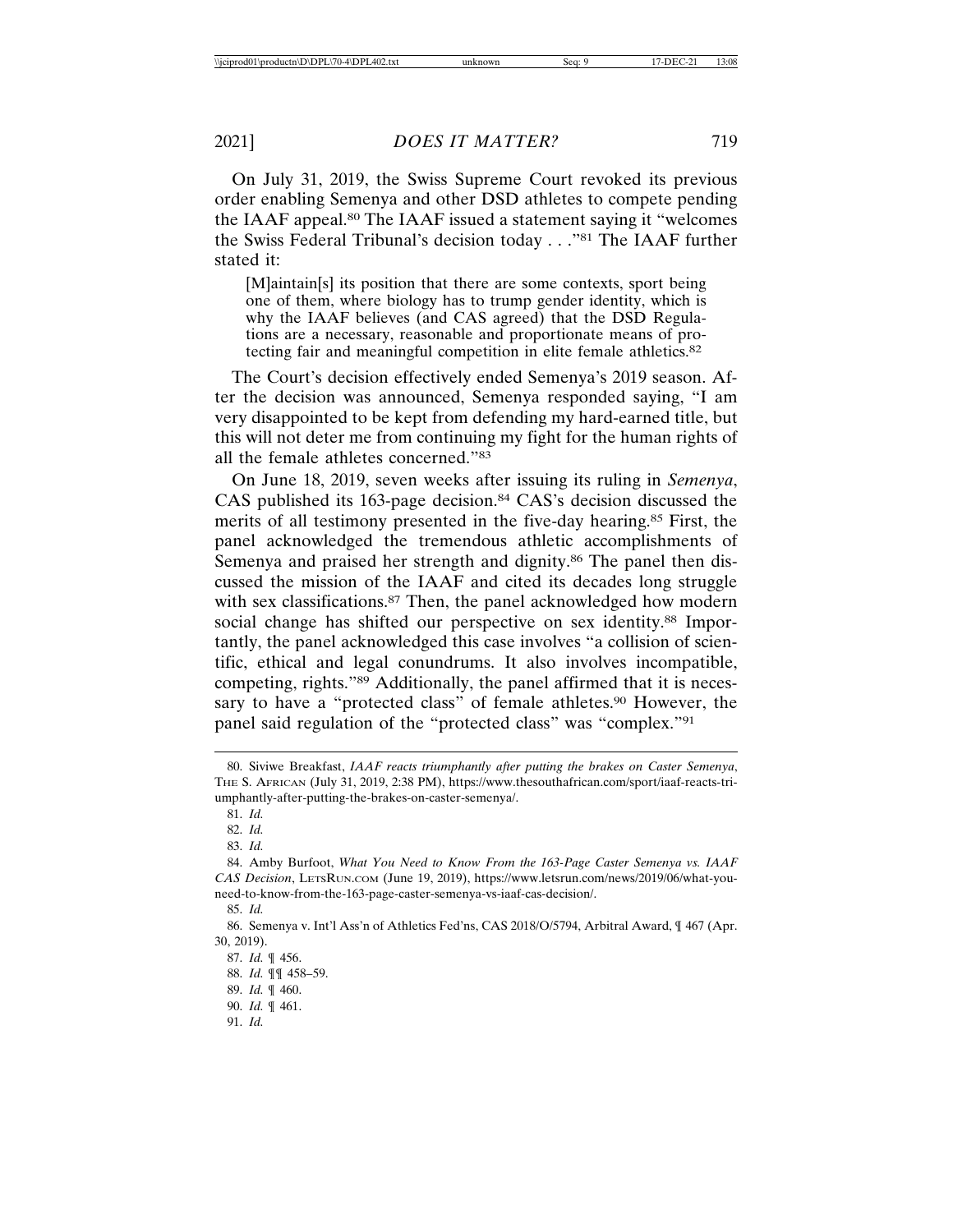In order to answer whether the IAAF's regulation is necessary to promote fairness in the women's category, the panel looked to expert testimony.92 CAS heard from dozens of expert scientists testifying for all three parties.93 The panel's decision emphasized that it evaluated all scientific research presented and looked to overlapping commonalities.94 CAS gave greater weight to scientific conclusions that emerged as "common ground" among scientists testifying for all parties.95

The panel also addressed whether the DSD regulations were discriminatory.96 The CAS held that the DSD regulation is *prima facie* discrimination.97 Therefore, the IAAF must establish that its hormone policy is "necessary, reasonable and proportionate."98 Ultimately, the panel held that the DSD regulation is necessary because male-range testosterone is a qualitatively different athletic advantage.99 Finally, the panel held that the five nanomole/liter upper limit on testosterone was reasonable and proportionate for now.100 The panel acknowledged, but ultimately rejected, arguments made by Semenya about medical privacy and unknown health consequences.101

#### *D. Emerging Research Supports More Regulation*

On October 14, 2019, the IAAF announced its new testosterone regulation for transgender female athletes.102 In order to be eligible to compete in the female category, transgender female athletes now must keep their natural testosterone below five nanomoles/liter of blood, which mirrors the limit imposed on DSD athletes.103

As a means of reinforcing this policy, the *British Journal of Sports Medicine* published the first study evaluating the effects of testosterone on young, physically active women.104 The study found a causal effect between testosterone and increased aerobic running ability as

<sup>92.</sup> *Semenya*, CAS 2018/O/5794, ¶¶ 474–75.

<sup>93.</sup> *See id.* ¶ 484, 486–87, 492.

<sup>94.</sup> *Id.* ¶ 475–76.

<sup>95.</sup> *Id.* ¶ 556–57.

<sup>96.</sup> *Id.* ¶ 542.

<sup>97.</sup> *Id.* ¶ 547.

<sup>98.</sup> *Semenya*, CAS 2018/O/5794, ¶ 547.

<sup>99.</sup> *Id.* ¶ 564.

<sup>100.</sup> *Id.* ¶ 620.

<sup>101.</sup> *Id.* ¶ 600, 605, 621.

<sup>102.</sup> Hannah Devlin, *Testosterone boosts women's athletic performance*, study shows, THE GUARDIAN (Oct. 15, 2019, 6:30 PM), https://www.theguardian.com/science/2019/oct/15/testosterone-boosts-womens-athletic-performance-study-shows.

<sup>103.</sup> *Id.*

<sup>104.</sup> Angelica Lindén Hirschberg et al., *Effects of moderately increased testosterone concentration on physical performance in young women: a double blind, randomised, placebo controlled study*, 54 BRITISH J. SPORTS MED. 599, 599–600 (2019).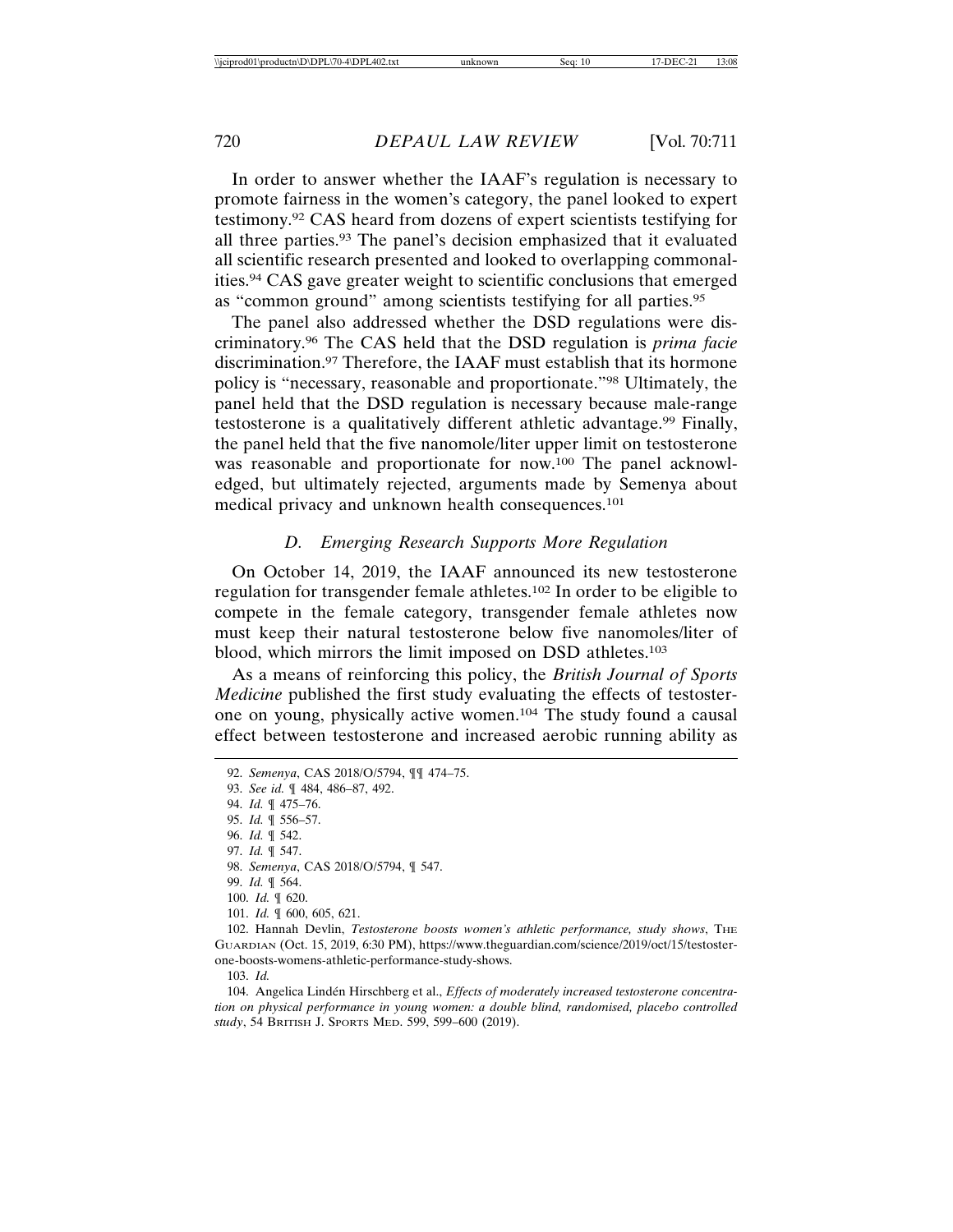well as lean muscle mass.<sup>105</sup> This study confirms the long-assumed performance-enhancing benefits of increased testosterone in female athletes.106 The study appears to satisfy the evidentiary parameters outlined by CAS in the *Chand* decision. With the IAAF armed with this research, it is unclear how this will impact Semenya's appeal.

In September 2019, Semenya announced she had joined a semi-professional soccer club.107 She insists she has not given up on track, but it is unclear whether Semenya, the defending Olympic champion, will toe the line.108 Due to the recent international COVID-19 virus outbreak, the 2020 Olympics were postponed.109 Prior to the COVID-19 outbreak, Semenya announced she has decided to compete in the 200 meter dash—an event outside the 400- to 1,500-meter races, which remain regulated by the testosterone regulation.110 Semenya abandoned the 200 meter in 2021 and opted to compete in the 5,000 meter run. 111 She won the South African 5,000 meter track championship in 15:52, which is forty-two seconds off of the Olympic qualifying standard she must hit to compete in Tokyo.112 As things stand, Semenya will not be able to defend her 800 meter Olympic title in Tokyo.113

### *E. Hormone Regulation in Youth and Collegiate Sports*

Participation in athletics decreases significantly as people advance through the levels of competition.114 In the 2018–2019 high school cal-

109. Andrew Keh, *The Coronavirus and the Postponement of the Olympics, Explained*, N.Y. TIMES (Mar. 25, 2020), https://www.nytimes.com/2020/03/25/sports/olympics/coronavirus-summer-olympics-postponed.html. The coronavirus disease of 2019 is a novel, contagious respiratory virus first identified December 2019 in Wuhan, China.

110. Paul Gittings, *'Supernatural' Semenya turns to 200m sprint to salvage track and field career*, CNN (Mar. 14, 2020, 12:32 PM), https://www.cnn.com/2020/03/14/sport/caster-semenya-200m-sprint-tokyo-olympics/index.html.

111. Steve Brenner, *Caster Semenya: 'They're killing sport. People want extraordinary performances'*, THE GUARDIAN (Apr. 23, 2021, 7:00 AM), https://www.theguardian.com/sport/2021/ apr/23/caster-semenya-theyre-killing-sport-people-want-extraordinary-performances.

113. *Id.*

114. *Estimated Probability of Competing in College Athletics*, NAT'L COLLEGIATE ATHLETIC ASS'N RES. (Apr. 8, 2020), https://ncaaorg.s3.amazonaws.com/research/pro\_beyond/2020RES\_ ProbabilityBeyondHSFiguresMethod.pdf.

<sup>105.</sup> *Id.* at 603.

<sup>106.</sup> *Id.* at 604.

<sup>107.</sup> Chris Bumbaca, *Intersex female runner Caster Semenya signs with professional South African soccer team*, USA TODAY (Sept. 6, 2019, 10:58 AM), https://www.usatoday.com/story/ sports/olympics/2019/09/06/caster-semenya-intersex-olympic-champ-signs-pro-soccer-club/ 2230483001/.

<sup>108.</sup> David Wharton, *Caster Semenya will try soccer, but says she is not quitting track*, L.A. TIMES (Sept. 9, 2019, 10:19 AM), https://www.latimes.com/sports/story/2019-09-09/castersemenya-will-try-soccer-not-quitting-track.

<sup>112.</sup> *Id.*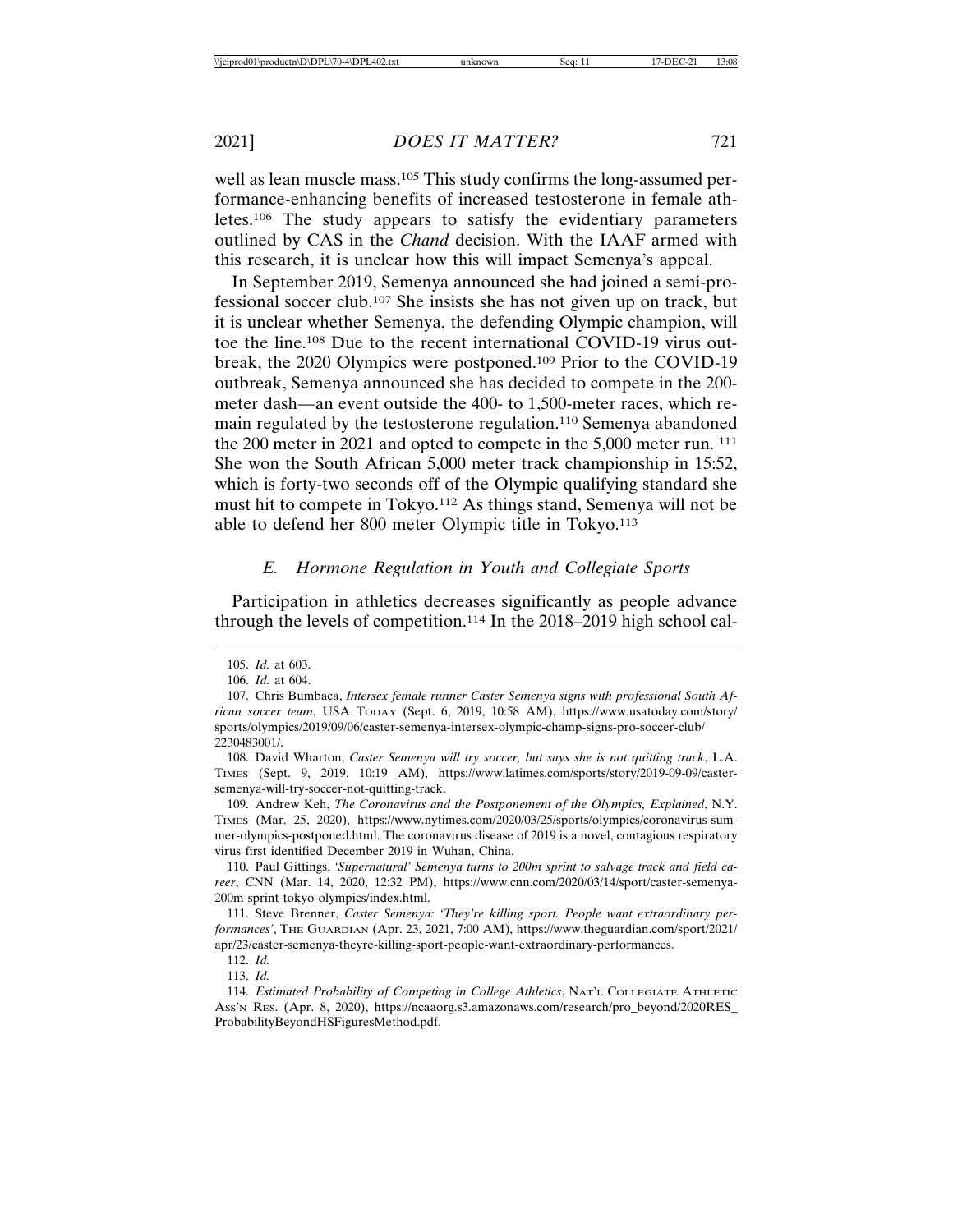endar year, approximately eight million students participated in high school sports.115 Of these high school athletes, only 500,000 athletes went on to compete in the National Collegiate Athletic Association ("NCAA").116 From there, only a fraction of collegiate athletes will become a professional or Olympic athlete.117 Should athletes at all levels of sport be subject to the same testosterone regulations? Is there a "right" to participate at amateur levels that outweighs the concept of fair play?

States are currently re-evaluating their own policies regarding the right to participate in high school athletics.118 However, "[r]egulations for transgender high schoolers are far less stringent."119 Unlike the NCAA, IOC, and the IAAF, "[n]o state requires students to undergo surgery or hormone therapy before they are allowed to compete."<sup>120</sup> This less rigid policy demonstrates that the line has been drawn at the high school level on the side of ensuring the right of all athletes to compete.

Some parents and athletes are looking to erase that line in favor of equal opportunity policies instituted at the collegiate and professional level. In June 2019, three Connecticut high school athletes challenged their state's transgender policy, which enables transgender athletes to compete on sports teams based on which gender they identify with.121 The three complainants allege that allowing transgender girls to compete with cisgender girls violates Title IX's mandate for equal athletic opportunities.122

High school athletics is perhaps the most difficult arena to address these topics because there are many factors at play. High school athletics have traditionally been viewed as a "right" to participate. Conversely, high school athletic performance is the gateway to collegiate athletics. Therefore, an unfair competitive advantage is a distinct concern. However, policies that require underage students to undergo

121. Julia Jones et al., *Complaint says transgender athletes in Connecticut have an unfair competitive advantage*, CNN (June 20, 2019, 12:26 PM), https://www.cnn.com/2019/06/19/us/transgender-athletes-connecticut-education/index.html.

<sup>115.</sup> *Id.*

<sup>116.</sup> *Id.*

<sup>117.</sup> *Id.*

<sup>118.</sup> *See* Ian Lovett, *Changing Sex, and Changing Teams*, N.Y. TIMES (May 6, 2013), http:// www.nytimes.com/2013/05/07/us/transgender-high-school-students-gain-admission-to-sportsteams.html?pagewanted=1&\_r=1&ref=todayspaper (discussing eligibility requirements for transgender students to participate in athletics).

<sup>119.</sup> *Id.*

<sup>120.</sup> *Id.*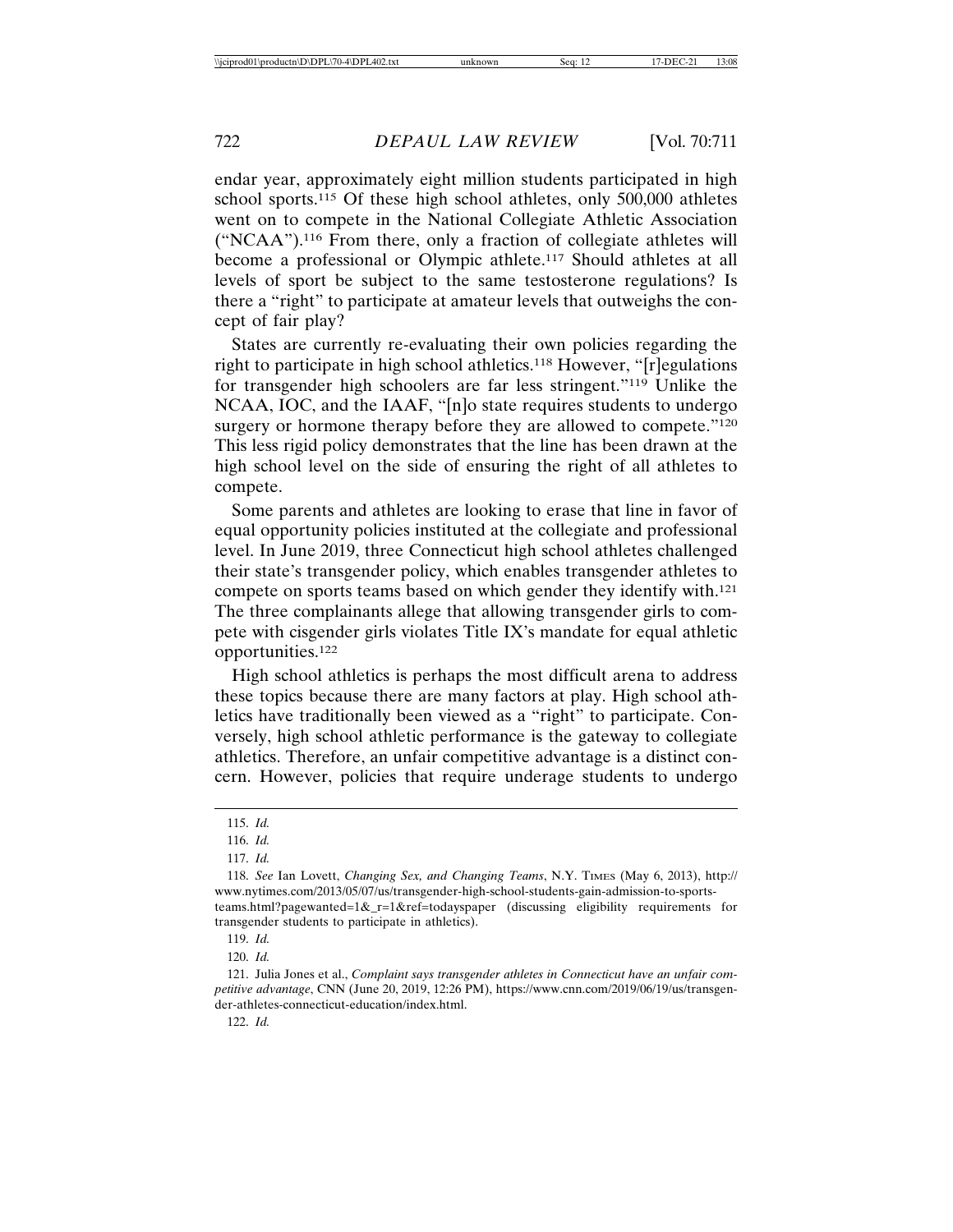hormone regulation therapy or take unnecessary medications may not be ethical.

In regard to collegiate policies, the NCAA implemented its transgender student-athlete policy in 2011.123 This policy does not regulate transgender athletes transitioning from female-to-male.124 The policy requires male-to-female transgender athletes to undergo testosterone suppression treatment for one calendar year in order to be granted eligibility to compete in female sports.125

One athlete who has successfully completed the NCAA's testosterone suppression treatment is June Eastwood.126 Eastwood is the first known Division I NCAA transgender track and field and cross-country athlete.127 June Eastwood previously competed for three years for the University of Montana's men's track and cross country teams.128 Prior to her transition, Eastwood had personal bests of 1:55.23 for the 800-meter, 3:50.19 for the 1,500-meter, and 14:38 for 5,000-meter.129 The women's collegiate records for those distances are 1:59.10, 3:59.90, and 15:01, respectively.130 Eastwood has had limited opportunities to race post-transition due to impact of COVID-19.131 However, based on the 4:45 indoor mile she ran, she estimates that she could run a 4:24 for 1,500 meters.132 This would be a thirteen-percent decline in speed.133

Although the NCAA policy largely mirrors the IOC transgender rules, the NCAA policy is more relaxed and less regulated. 134 The NCAA policy has no upper testosterone limit or a specific dosage of suppression medication that must be administered.<sup>135</sup>

- 129. *Id.*
- 130. *Id.*

131. Jeff Welsch, *While fighting HB 112, transgender former UM runner Juniper Eastwood finds clarity on trails*, 406 MT SPORTS (Feb. 14, 2021), https://406mtsports.com/college/big-skyconference/university-of-montana/while-fighting-hb-112-transgender-former-um-runner-junipereastwood-finds-clarity-on-trails/article\_205de5e9-e94e-513e-b954-fc0406ef1451.html.

<sup>123.</sup> NCAA INCLUSION OF TRANSGENDER STUDENT-ATHLETES, NAT'L COLLEGIATE ATH-LETIC ASS'N OFF. OF INCLUSION 2 (Aug. 2011), http://www.ncaa.org/sites/default/files/Transgender\_Handbook\_2011\_Final.pdf.

<sup>124.</sup> *Id.* at 13.

<sup>125.</sup> *Id.*

<sup>126.</sup> *5 Facts About June Eastwood, Who Will Become the First Transgender Woman to Run an NCAA Division I Cross Country Race Saturday*, LETSRUN.COM (Aug. 27, 2019), https:// www.letsrun.com/news/2019/08/5-facts-about-june-eastwood-who-will-become-the-first-trans gender-woman-to-run-an-ncaa-division-i-cross-country-race-saturday/.

<sup>127.</sup> *Id.*

<sup>128.</sup> *Id.*

<sup>132.</sup> *Id.*

<sup>134.</sup> LETSRUN.COM, *supra* note 126.

<sup>135.</sup> *Id.*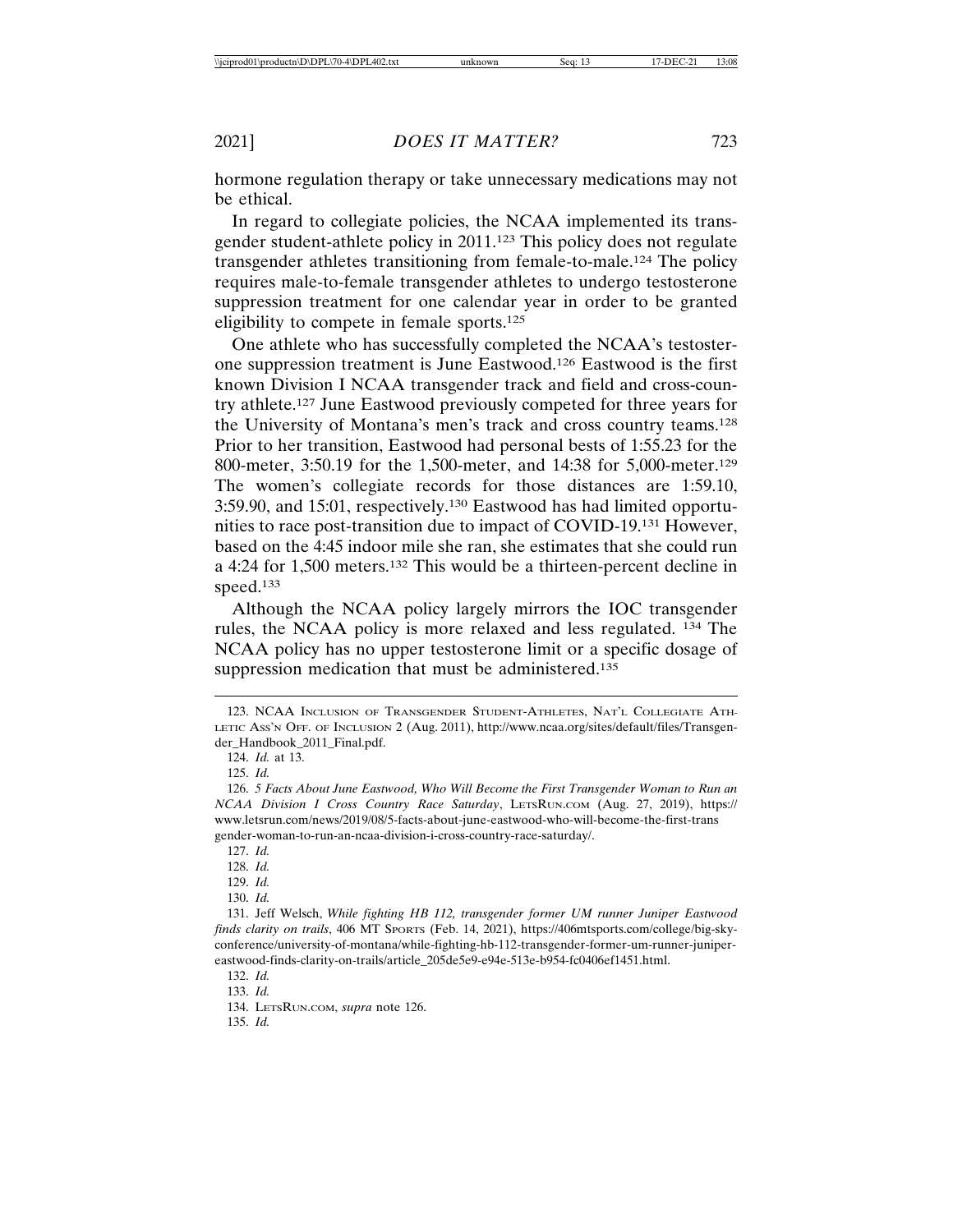Eastwood is the first Division I NCAA athlete to transition, but last year, CeCe Telfer was the first transgender NCAA athlete to transition as a Division II athlete.136 In 2019, Telfer won the NCAA Division II title in the women's 400-meter hurdles.137 Prior to her transition, Telfer did not experience a lot of success competing for Franklin Pierce University.138 She had never scored in her conference meet when she competed in the male division.139 Then, Telfer became a national champion in her first year competing as a woman.140 Will the NCAA re-evaluate its transgender policy in response to the decision in *Semenya*?

A controversial bill recently passed by the Idaho Senate demonstrates that the debate surrounding regulation of transgender athletes is a priority for state legislatures.141 The Idaho Senate voted 24-11 to ban transgender girls and women from playing on high school and college sports teams.142 Obviously, this bill does not align with the NCAA's current transgender policy and it is very unlikely this bill could withstand a constitutional challenge. The NCAA released a statement saying that NCAA championships will only be held in places "free from discrimination."143 More than twenty states are considering similar legislation.<sup>144</sup> Arkansas, Tennessee and Mississippi have already passed bills.<sup>145</sup> Moving forward, these bills have reignited a national policy debate regarding transgender participation in female sports.

#### III. SUBJECT OPINION

In September 2014, Dutee Chand brought proceedings before CAS against the IAAF and the Athletics Federation of India ("AFI"), appealing the AFI's decision that she was ineligible to compete under

<sup>136.</sup> *Id.*

<sup>137.</sup> *Id.*

<sup>138.</sup> *Id.*

<sup>139.</sup> *Id.*

<sup>140.</sup> LETSRUN.COM, *supra* note 126.

<sup>141.</sup> Nathan Brown & Betsy Z. Russell, *Idaho Senate passes controversial transgender athletes bill, amid rush to adjourn*, IDAHO PRESS (Mar. 16, 2020), https://www.idahopress.com/news/local/ idaho-senate-passes-controversial-transgender-athletes-bill-amid-rush-to/article\_bc4825fc-c588- 524b-8128-68ba57d8c00d.html.

<sup>142.</sup> *Id.*

<sup>143.</sup> Holly K. Michels, *NCAA will pull games from states banning trans women as debate continues in Montana*, 406 MT SPORTS (Apr. 12, 2021), https://406mtsports.com/college/ncaa-willpull-games-from-states-banning-trans-women-as-debate-continues-in-montana/article\_4bc7f029- 3ed8-57bd-876d-3b055c3019fa.html (last updated May 7, 2021).

<sup>144.</sup> *Id.*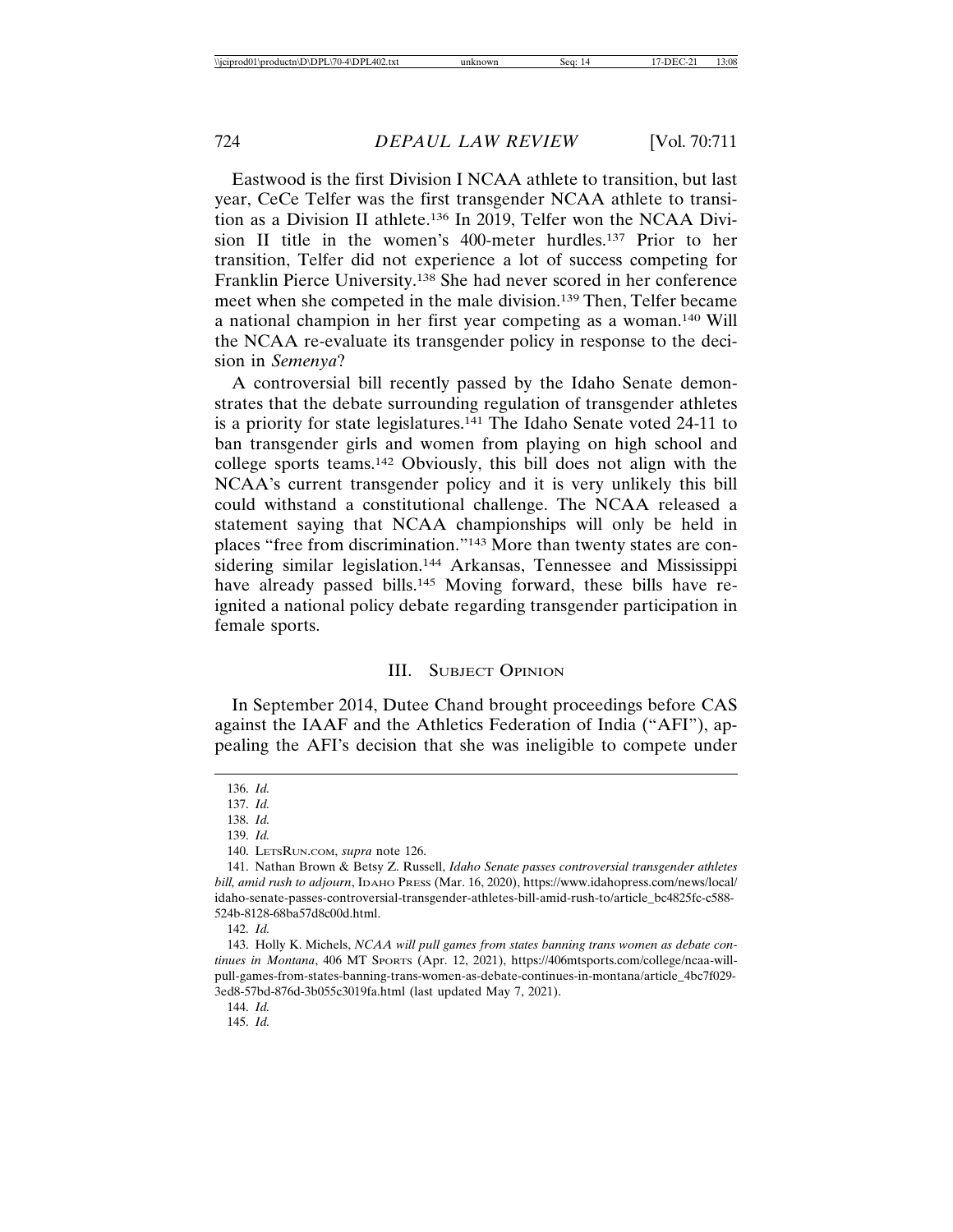the IAAF's hyperandrogenism regulations.146 On July 24, 2015, CAS delivered an interim award partially upholding Chand's appeal and suspending the hyperandrogenism regulations for up to two years.<sup>147</sup> The interim award stipulated that the IAAF had up to two years to submit further evidence and expert reports addressing weaknesses in its evidence.148 In particular, CAS was skeptical regarding the lack of scientific evidence demonstrating the actual degree of athletic performance advantage sustained by hyperandrogenic female athletes due to their high testosterone.149

On September 29, 2017, the IAAF filed expert evidence and requested a six-month extension.150 Then, on March 9, 2018, the IAAF informed CAS that it intended to withdraw the hyperandrogenism regulations and replace them with new testosterone regulations, which would take effect on November 1, 2018.151 The new five nanomoles/ liter testosterone regulation did not affect Chand, so the *Chand* proceedings were terminated.152

The new regulations affected Caster Semenya; therefore, on June 18, 2018, Semenya filed her request for arbitration with CAS against the IAAF.153 On June 26, CAS announced that Athletics South Africa ("ASA") would be an additional party to the arbitration proceedings.154 After months of discovery proceedings, parties argued before CAS panel from February 18–22, 2019.155

Months later, on April 30, 2019, CAS announced its ruling.156 In a 2-1 majority decision, CAS upheld the IAAF's five nanomoles/liter upper limit on testosterone.157 CAS noted that "the DSD Regulations are . . . a necessary, reasonable and proportionate means of achieving the [IAAF's] aim of . . . [preserving] the integrity of female athletics" in Restricted Events.158

<sup>146.</sup> Chand v. Athletics Fed'n of India (AFI) & Int'l Ass'n of Athletics Fed'ns (IAAF), CAS 2014/A/3759, Interim Arbitral Award, ¶¶ 75, 104 (July 24, 2015). 147. *Id.* ¶ 548. 148. *Id.* 149. *Id.* ¶ 547. 150. Semenya v. Int'l Ass'n of Athletics Fed'ns, CAS 2018/O/5794, Arbitral Award, ¶ 9 (Apr. 30, 2019). 151. *Id.* ¶ 10. 152. *Id.* ¶ 12. 153. *Id.* ¶ 14. 154. *Id.* ¶ 16. 155. *Id.* at ¶ 39. 156. *See generally Semenya*, CAS 2018/O/5794. 157. *Id.* ¶¶ 610–20. 158. *Id.*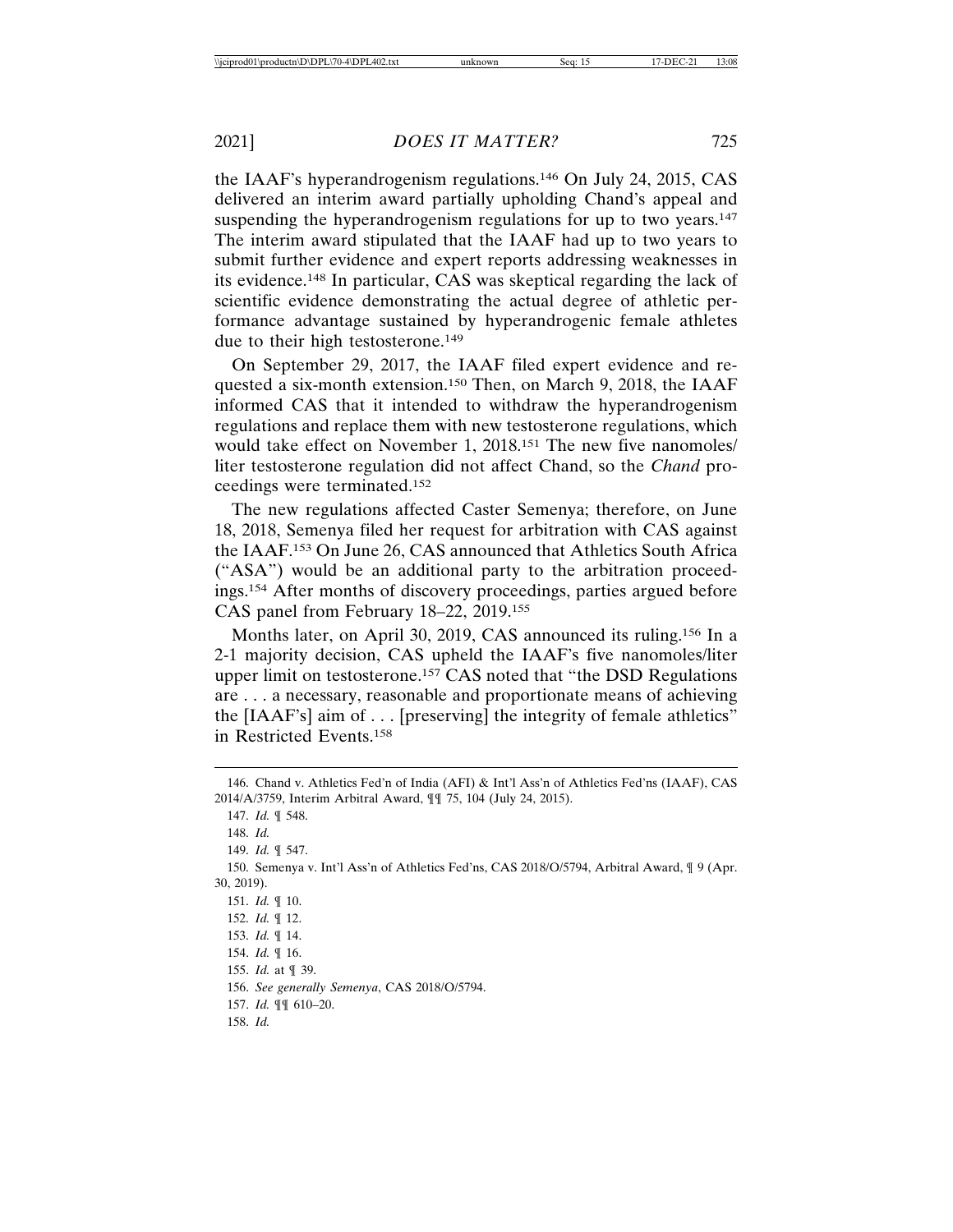No concurring or dissenting opinions were published by the panel and the holding of each arbiter was not disclosed. On May 28, 2019, Semenya and ASA filed an appeal with the Swiss Federal Tribunal the Supreme Court of Switzerland.159

#### IV. ANALYSIS

"*There's no real reason for there to be a man and a woman category in acting . . . It's not track and field. You don't have to separate 'em. Robert de Niro has never said, 'I'd better slow this acting down so Meryl Streep could catch up.'*"160

Like many other social institutions, competitive sports are being encouraged to replace "sex" with "gender identity" to allow athletes to compete according to their gender identity.161 Sex-based classifications in competitive sport are critical to sport's mission of fair competition. Replacing "sex" with "gender identity" is not cost-free in the case of competitive sport. Categorizing athletes by gender identity, without regulation, threatens to dismantle women's status as a protected class.

CAS's decision in *Semenya*162 correctly defines the female category for purposes of professional track and field by biological sex characteristics instead of gender identity. Sex classifications cannot be abandoned in favor of gender identity in elite sport. If sex classifications are replaced with gender identity, female athletes will almost always lose to biologically male athletes and athletes with testosterone in the male range. Therefore, CAS correctly upheld the IAAF's testosterone regulation of DSD athletes, despite its discriminatory effect, because the regulation is necessary to promote fairness in female sports.

#### *A. Sex-Based Discrimination—Legal Framework*

This Note explores competitive sports' male-female binary classification of athletes and its treatment of the women's category as a protected class reserved for biological females. This Section will briefly

<sup>159.</sup> Motez Bishara, *Caster Semenya appeals to Federal Supreme Court of Switzerland against testosterone ruling*, CNN (May 30, 2019, 6:31 AM), https://www.CNN.com/2019/05/29/sport/ caster-semenya-appeals-to-federal-supreme-court-of-switzerland-spt-intl/index.html.

<sup>160.</sup> Doriane Lambelet Coleman, *Sex in Sport*, 80 LAW & CONTEMP. PROBS. 63, 124 (2017) (quoting *Chris Rock's Opening Oscar Monologue: A Transcript*, N.Y. TIMES (Feb. 28, 2016), https:// www.nytimes.com/2016/02/29/movies/chris-rock-monologue.html).

<sup>161.</sup> *See, e.g.*, Chand v. Athletics Fed'n of India (AFI) & Int'l Ass'n of Athletics Fed'ns (IAAF), CAS 2014/A/3759, Interim Arbitral Award, ¶ 4 (July 24, 2015).

<sup>162.</sup> *Semenya*, CAS 2018/O/5794, ¶ 12.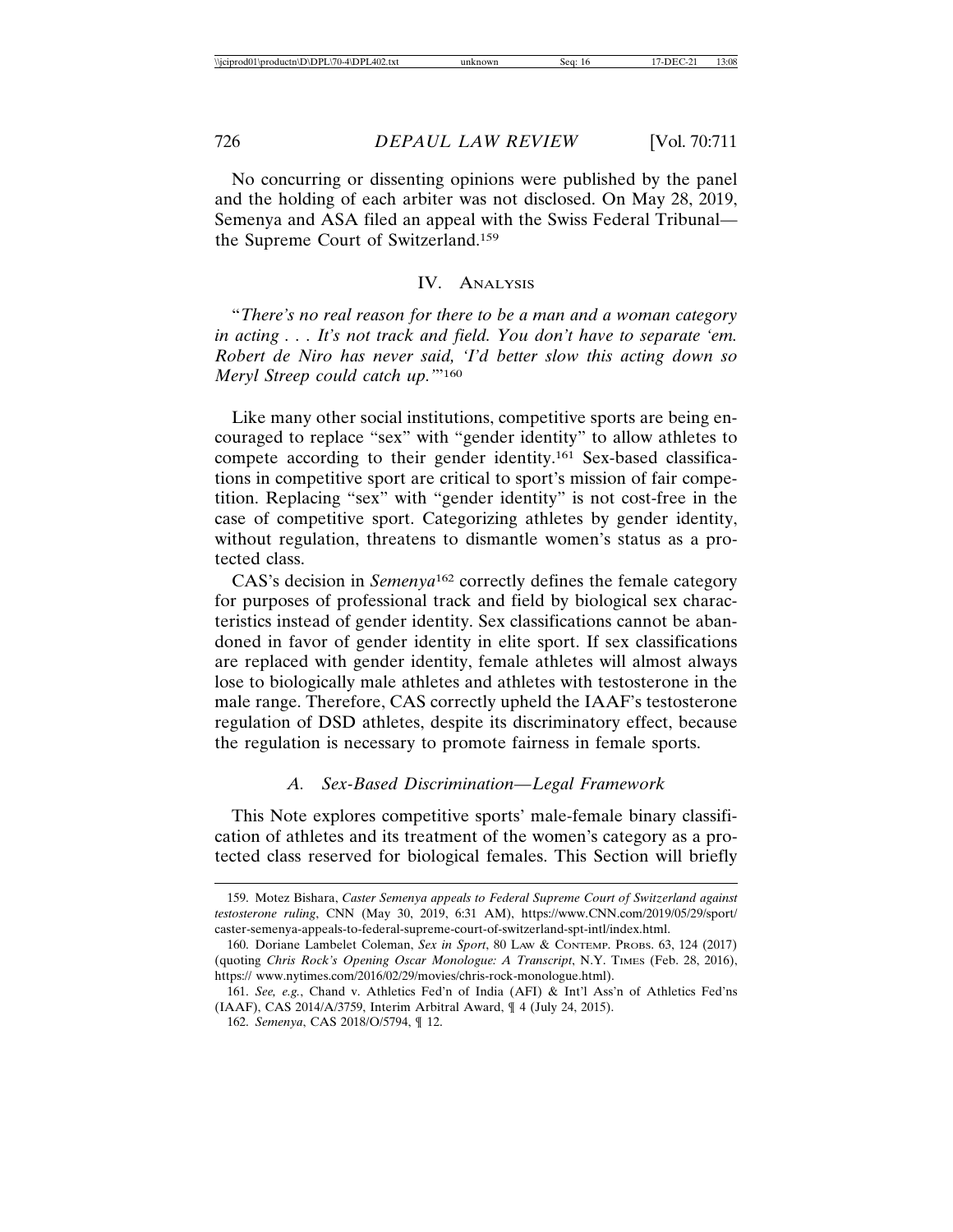highlight the United States' sex-discrimination legal framework as it continues to influence athletic policies today.

In *Craig v. Boren*, the U.S. Supreme Court held that sex classifications are subject to "intermediate" scrutiny under the Equal Protection Clause of the Fourteenth Amendment.163 The Supreme Court elaborated on this standard in *United States v. Virginia*, holding that sex classifications are required to "show 'at least that the [challenged] classification serves "important governmental objectives and that the discriminatory means employed" are substantially related to the achievement of those objectives.'"164 Justice Ruth Bader Ginsburg noted in her majority opinion that "'[i]nherent differences' between men and women . . . remain cause for celebration, but not for denigration of the members of either sex or for artificial constraints on an individual's opportunity."165

Most notably, Justice Ginsberg wrote, "[s]ex classifications may be used to compensate women 'for particular economic disabilities [they have] suffered,' to 'promot[e] equal employment opportunity,' [and] to advance full development of the talent and capacities of our Nation's people."166 "But such classifications may not be used, as they once were, to create or perpetuate the legal, social, and economic inferiority of women."167

As Justice Ginsburg recognized in *United States v. Virginia*, biological sex remains an important legal classification—therefore, the inherent biological differences between the sexes remain an essential feature of sex discrimination laws.168 Therefore, where classification by sex is necessary to achieve a legitimate institutional interest, like the women's category in sport, sex discrimination is lawful.

Traditionally, sport highlighted the male body and championed the best man.169 Sport now does the same for the female body.170 Because male athletes are significantly faster and stronger in almost all modern sports than female athletes, women can only be championed if athletes are segregated on the basis of biological sex.171 In competitive sport, if biological males are introduced into the women's category without testosterone limits, female athletes will no longer be able to

<sup>163. 429</sup> U.S. 190 (1976). 164. 518 U.S. 515, 533 (1996). 165. *Id.* 166. *Id.* 167. Id. at 534. 168. *Id.* at 533–34. 169. Coleman, *supra* note 1. 170. *Id.* 171. *Id.*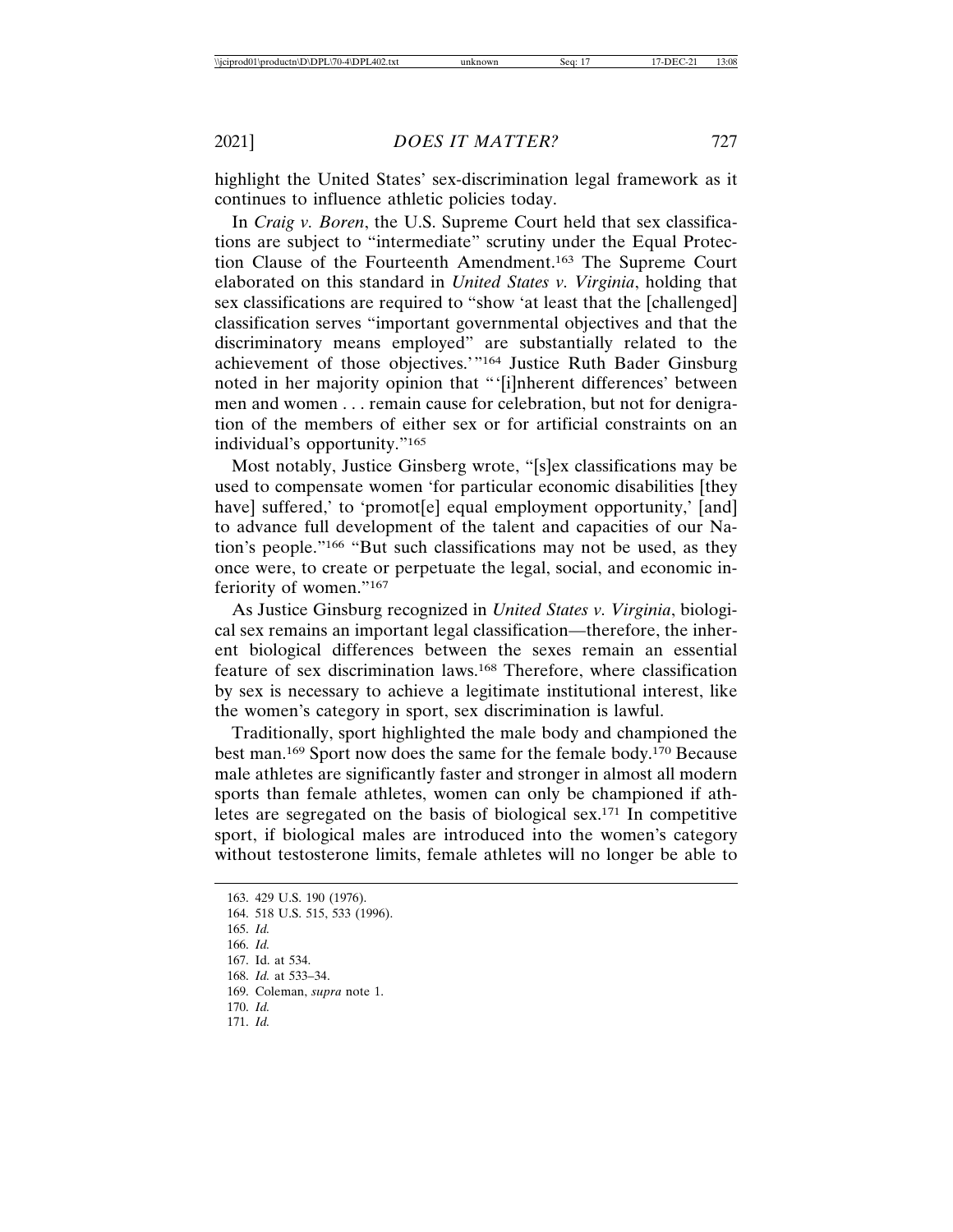compete to win: replacing "sex" with "gender" would "be a disaster for women's sports . . . a sad end to what feminists have wanted for so long."172 As sports scientist Ross Tucker has suggested, "[w]ithout a women's category, elite sport would be exclusively male."173 Therefore, CAS correctly held in *Semenya* that the testosterone regulations affecting DSD athletes, although discriminatory, are necessary to achieve the IAAF's legitimate interest in protecting fair competition in the female category.

## *B. Women's Sports—Protected Class*

As most social institutions transition away from binary sex classification towards the more inclusive concept of gender identity, competitive sport still uses binary categories to classify athletes as either male or female.174 Historically, the female category was used to exclude women from participation in sport entirely.175 When women first began to participate in sport at the beginning of the twentieth century, they were segregated by sex, as they continue to be today.176 Early rationale for sex segregation was related to antiquated gender norms and concerns over the fragility of the female body.177 Now, modern sport rationalizes sex segregation on the basis of equal opportunity.<sup>178</sup> Equal opportunity is a relatively new concept and Title IX and other similar policies serve as a protective measure—barring sex discrimination not rooted in inherent biological differences and upholding sex discrimination when inherent disparities make it necessary.

Overall, since the enactment of Title IX and its related progeny, the percentage of girls and women participating in sport has increased, but is still much lower than male participation.179 Additionally, perhaps the greatest challenge in achieving equal opportunity in women's

<sup>172.</sup> Tim Layden, *Is it fair for Caster Semenya to compete against women at the Rio Olympics?*, SPORTS ILLUSTRATED (Aug. 11, 2016), https://www.si.com/olympics/2016/08/11/caster-semenya-2016-rio-olympics-track-and-field.

<sup>173.</sup> Malcolm Gladwell & Nicholas Thompson, *Caster Semenya and the Logic of Olympic Competition*, THE NEW YORKER (Aug. 12, 2016), https://www.newyorker.com/sports/sportingscene/caster-semenya-and-the-logic-of-olympic-competition.

<sup>174.</sup> Coleman, *supra* note 160, at 63; Andrew Langford, *Sex Differences, Gender, and Competitive Sport*, QUILLETTE (Apr. 5, 2019), https://quillette.com/2019/04/05/sex-differences-genderand-competitive-sport/#:~:text=traditionally%2C%20sport%20has%20been%20split,could %20be%20interpreted%20as%20gender.&text=the%20same%20is%20true%20of,as%20within %20cycling%20and%20swimming.

<sup>175.</sup> *Id.*

<sup>176.</sup> *Id.*

<sup>177.</sup> JENNIFER HARGREAVES, SPORTING FEMALES: CRITICAL ISSUES IN THE HISTORY AND SOCIOLOGY OF WOMEN'S SPORTS 209 (1994).

<sup>178.</sup> Coleman, *supra* note 1.

<sup>179.</sup> *Id.*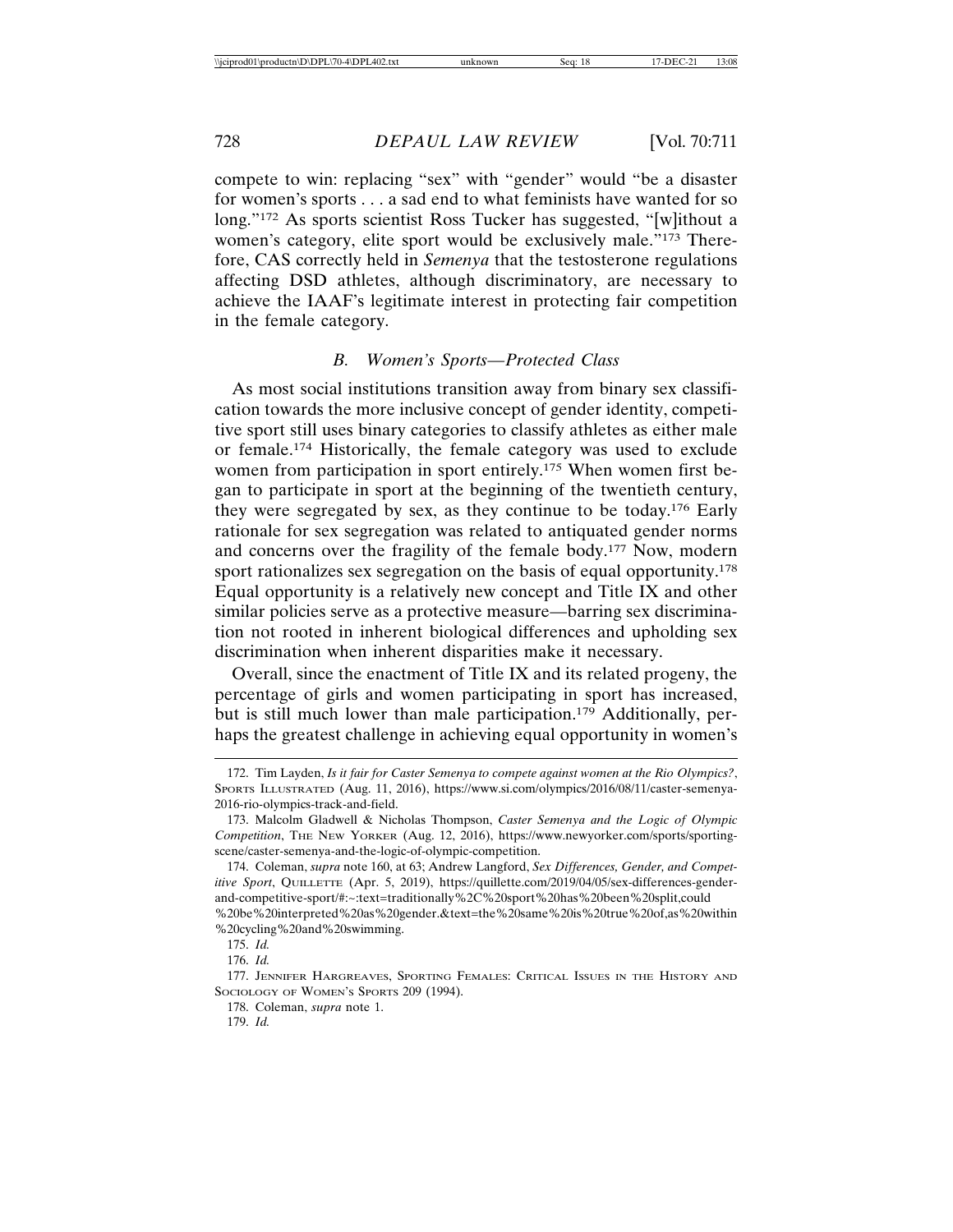sports is funding.180 Funding remains higher for boys and men's sports because boys and men's events are more popular and generate more revenue.181

This disparity in funding at all levels of women's sports was made more visible in 2019 by the gender discrimination lawsuit filed by the U.S. Women's National Soccer Team.182 The U.S. Women's National Team alleged that female players are treated unfairly and paid less than the U.S. Men's National Soccer Team, which is markedly less successful.183 In its defense, the United States Soccer Federation cited that the total prize money in the 2018 Men's World Cup was \$38 million, compared to the \$2 million prize money for the 2015 Women's World Cup.184 Additionally, the United States Soccer Federation noted that the women's team generates less revenue from ticket sales than the men's team.185 What makes these statistics more shocking is the fact that the Women's National Team is the most decorated American soccer team in history, but they are compensated less than their male colleagues, who did not even qualify for the 2018 World Cup.186

The commitment to treat girls and women equally in sport remains fragile at all levels of sport. With lower participation rates and less funding, women's sports deserve their status as a protected class. If biological sex is replaced with gender identity, this threatens to dismantle decades of work to provide equal opportunity for girls and women to win. Therefore, CAS correctly held in *Semenya* that the IAAF's testosterone regulation instituting a five nanomole/ liter limit on DSD athletes is necessary to protect equal opportunity in women's track races.

## *C. Testosterone—A Qualitatively Different Competitive Advantage*

What makes a physical trait a "genetic gift" versus an unfair competitive advantage? The competitive advantage experienced by Caster Semenya and other intersex athletes is fundamentally different from other biological advantages experienced by athletes like Michael

<sup>180.</sup> Anya Alvarez, *I thought the main issue in women's sports was equal pay. I was wrong*, THE GUARDIAN (May 9, 2019, 5:00 AM), https://www.theguardian.com/sport/2019/may/09/ithought-the-main-issue-in-womens-sports-was-equal-pay-i-was-wrong.

<sup>181.</sup> *Id.*

<sup>182.</sup> Alexandra Svokos, *US Soccer fires back against lawsuit, says women's team has 'different obligations'*, ABC NEWS (May 7, 2019, 3:59 PM), https://abcnews.go.com/Sports/us-soccer-firesback-lawsuit-womens-team-obligations/story?id=62880911.

<sup>183.</sup> *Id.*

<sup>184.</sup> *Id.*

<sup>185.</sup> *Id.*

<sup>186.</sup> *Id.*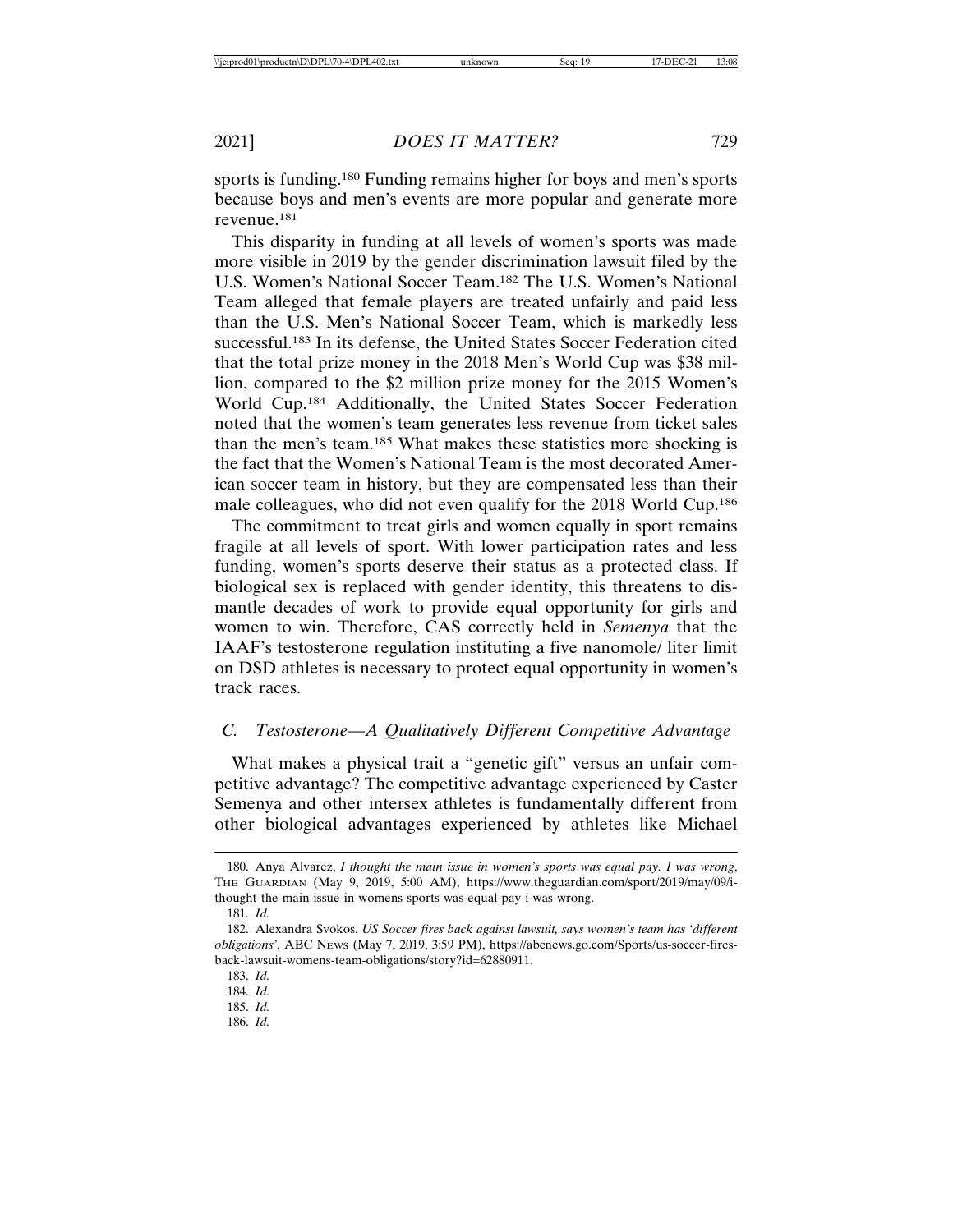Phelps and Missy Franklin because intersex athletes benefit from an advantage that makes them categorically different from their female competitors.

Michael Phelps is the most decorated Olympian of all time.187 Undoubtedly, Phelps' intense training regime enabled him to succeed. However, Phelps' genetics are inextricably related to his storied career. Michael Phelps stands at six-feet four inches, but his torso is disproportionately longer than his legs,<sup>188</sup> wearing jeans with just a thirty-two-inch inseam.189 Additionally, Phelps' wingspan reaches six feet seven inches, a full three inches beyond his height.190 Finally, Phelps' size fourteen feet are so flexible they can extend fifteen degrees beyond average dexterity.191 Together, these biological features enable Phelps to reduce his drag in the pool and pull himself through the water more quickly.192 And, of course, Phelps' long wingspan helps him reach the wall of the pool faster than any of his competitors.193

Michael Phelps' anatomical abnormalities are so unique that Phelps' coach initially speculated that he had Marfan syndrome.<sup>194</sup> Marfan syndrome is a disorder of the connective tissue that results in long, thin limbs with flexible joints.<sup>195</sup> Phelps' wingspan-to-height ratio is 1.05—just within the baseline ratio of Marfan syndrome.196 No governing body has ever evaluated the genetic advantages Phelps may

191. *Id.*

<sup>187.</sup> Rory Jiwani, *The most decorated Summer Olympians of all time, through time*, THE OLYMPIC CHANNEL (Nov. 14, 2019, 5:00 PM), https://www.olympicchannel.com/en/stories/features/detail/most-decorated-summer-olympians-all-time-phelps/.

<sup>188.</sup> Michael Sokolove, *Built to Swim*, N.Y. TIMES (Aug. 8, 2004), http://www.nytimes.com/ 2004/08/08/magazine/built-to-swim.html?pagewanted=4.

<sup>189.</sup> *Id.*

<sup>190.</sup> *Id.*

<sup>192.</sup> Kevin Loria & Skye Gould, *Here's an exact breakdown of why 6'4" Michael Phelps has the perfect body for swimming*, BUS. INSIDER (Aug. 10, 2016, 5:00 PM), https:// www.businessinsider.com/michael-phelps-rio-olympics-body-swimming-2016-8.

<sup>194.</sup> Jessica Ryen Doyle, *Michael Phelps Unintentionally Raises Marfan Syndrome Awareness*, FOX NEWS (Aug. 21, 2008), https://www.foxnews.com/story/michael-phelps-unintentionally-rai ses-marfan-syndrome-awareness (last updated May 18, 2015).

<sup>195.</sup> *Id.*

<sup>196.</sup> *Is it a genetic flaw that makes Phelps the greatest?*, THE SYDNEY MORNING HERALD (Aug. 16, 2008, 10:00 AM), https://www.smh.com.au/sport/is-it-a-genetic-flaw-that-makes-phelps-thegreatest-20080816-gdsqwk.html#:~:text=%22If%20you%20reach%20out%20your,is%20considerably%20more%20at%20208cm; John C.S. Dean, *Management of Marfan Syndrome*, 88 HEART 97, 97 (2002).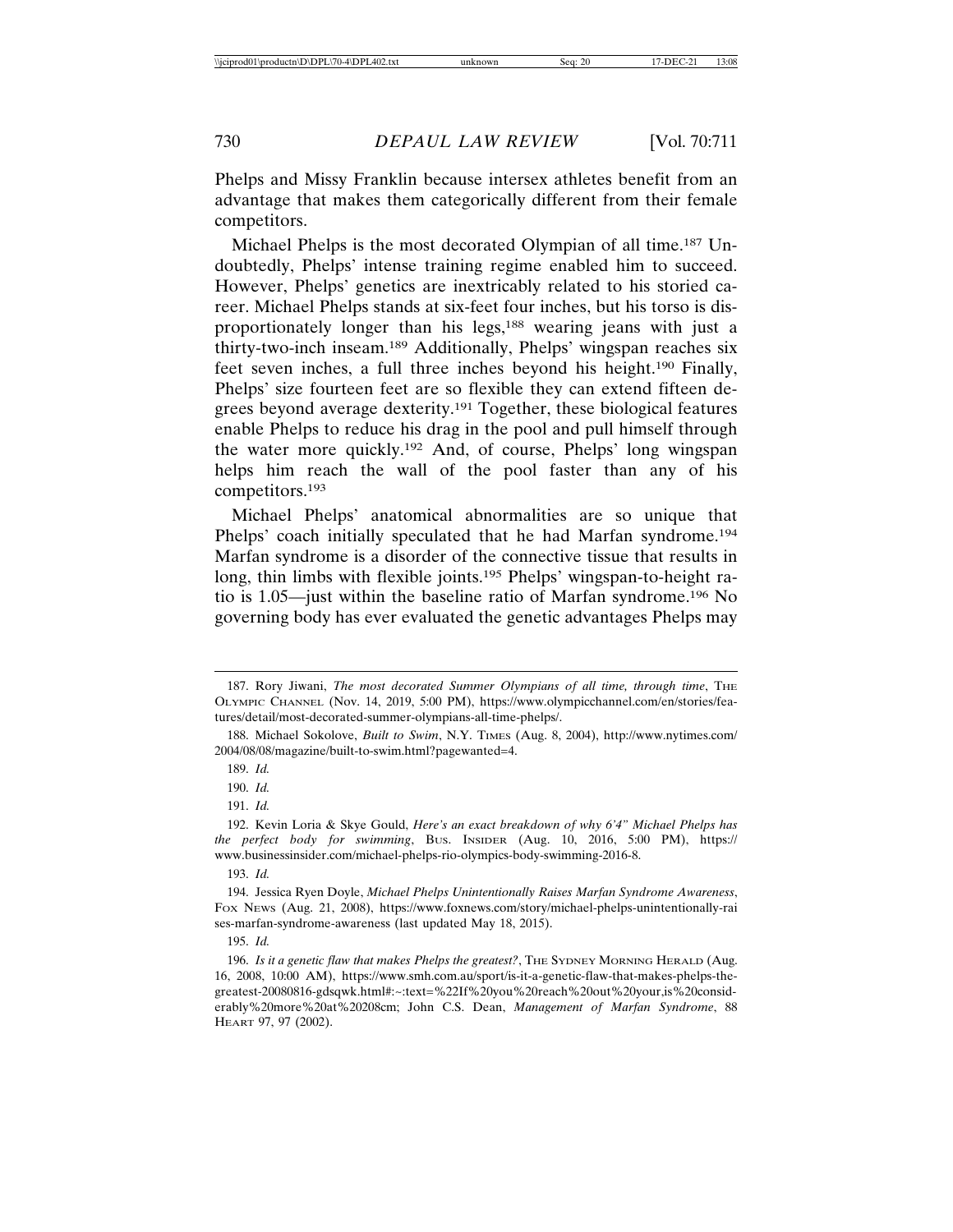enjoy over his fellow competitors and none of his competitors ever complained of an unfair advantage.<sup>197</sup>

Olympic swimming champion Missy Franklin also has unusually long arms.198 Franklin stands six feet two inches tall, but her wingspan reaches six feet four inches.199 However, Franklin's advantageous wingspan does nothing to erode the performance gap between Olympic-level male and female swimmers.200 Franklin set the former world record of 2:04:06 for the 200-meter backstroke at the 2012 Olympic Games.201 Ryan Lochte set the men's former world record of 1:53:94 for this event in 2008 at the Beijing Olympics.202 Franklin's world record was ten seconds slower than Lochte's, despite the fact that both swimmers are the same height with similar wingspans.203 Franklin would still have a half-lap to swim as Lochte finished his record-breaking performance.204 Advantageous genetic features like long arms certainly aid athletic performance, but they cannot overcome the performance gap between men and women.205 If swimmers were categorized by height and wingspan, not gender, Franklin would not be an Olympian.206 Therefore, sex matters in qualitatively different ways than other biological advantages possessed by athletes.

So exactly what is it about Caster Semenya's unusually high level of testosterone that makes it an unfair advantage? In short—human development.

Most females have a pair of XX chromosomes and most males have a mismatched pair of XY chromosomes.207 There is limited data on the incidence of DSD, but it is estimated that the incidence of DSD is approximately one in 5,500 births.208 If you limit the term intersex to

202. *Id.* (citing *Ryan Lochte Shatters World Record in 200m Backstroke*, OLYMPIC COMM., https:// www.olympic.org/videos/ryan-lochte-shatters-world-record-in-200m-backstroke).

206. *Id.* at 90.

<sup>197.</sup> Monica Hesse, *We celebrated Michael Phelps's genetic differences. Why punish Caster Semenya for hers?*, WASH. POST (May 2, 2019, 9:23 AM), https://www.washingtonpost.com/lifestyle/style/we-celebrated-michael-phelpss-genetic-differences-why-punish-caster-semenya-forhers/2019/05/02/93d08c8c-6c2b-11e9-be3a-33217240a539\_story.html.

<sup>198.</sup> Coleman, *supra* note 160, at 90 (citing *Missy Franklin Biography*, PLAYERS WIKI, https:// playerswiki.com/missy-franklin).

<sup>199.</sup> *Id.*

<sup>200.</sup> *Id.*

<sup>201.</sup> *Id.*

<sup>203.</sup> *Id.*

<sup>204.</sup> *Id.*

<sup>205.</sup> *Id.* at 87.

<sup>207.</sup> Jessie Szalay, *Chromosomes: Definition & Structure*, LIVE SCI. (Dec. 8, 2017), https:// www.livescience.com/27248-chromosomes.html#:~:text=typically%2C%20human%20females %20have%20two,a%20sperm%20fertilizes%20an%20egg.

<sup>208.</sup> Kun Suk Kim & Jongwon Kim, *Disorders of Sex Development*, 53 KOREAN J. UROLOGY 1, 1 (2012).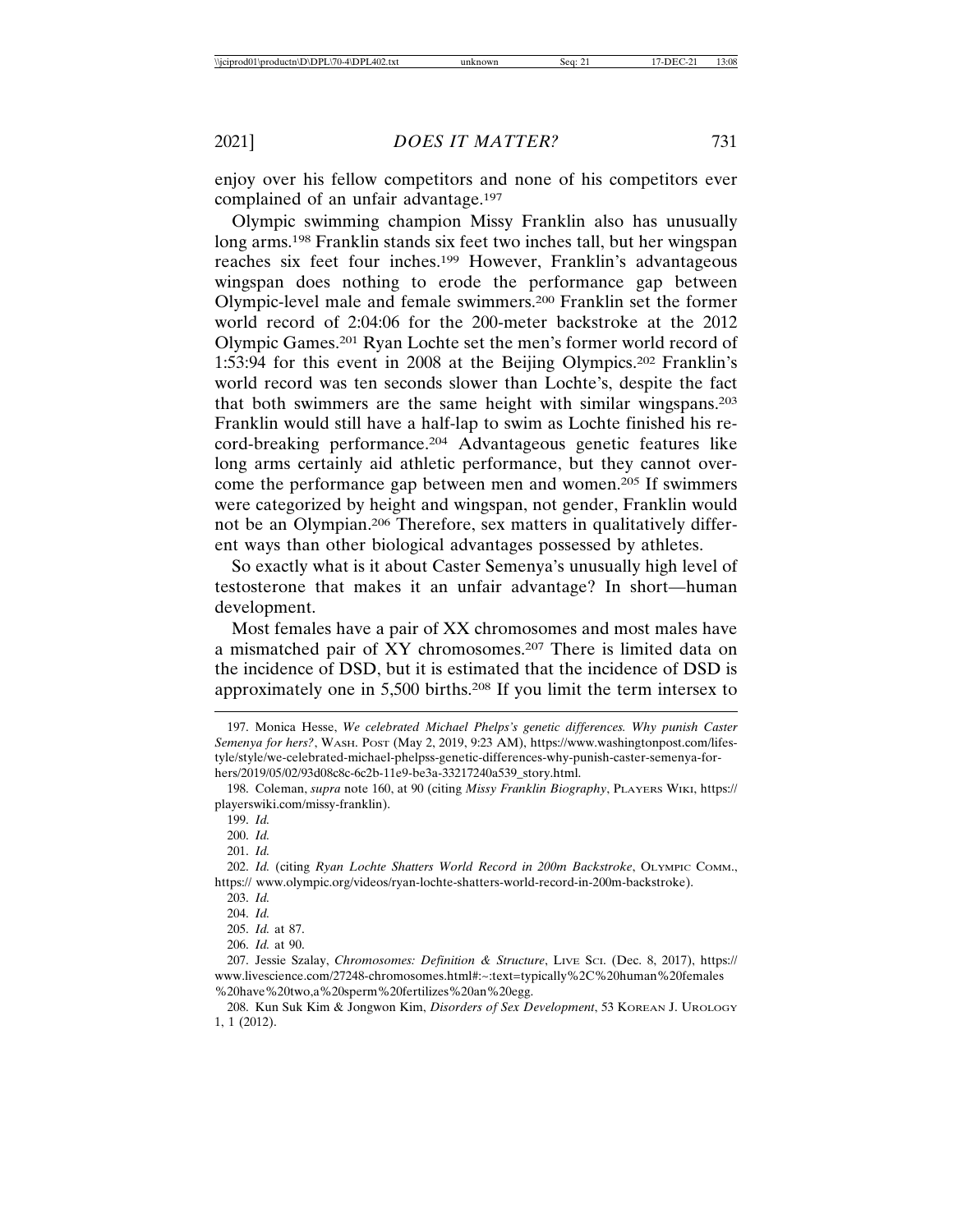individuals born with XY chromosomes but predominately female anatomy, XX individuals with predominately male anatomy, and individuals with ambiguous genitalia, the rate of intersex births is 0.018 percent, less than two in every 10,000 births.209

The IAAF's testosterone regulation is limited to athletes with fortysix XY DSD.210 Therefore, only those like Semenya—athletes with XY chromosomes—have reason to challenge the policy.211 Despite the rarity of intersex births, it is believed that all three medalists in the 2016 Olympic women's 800-meters are intersex.212

The first instance of sex differentiation in the fetus is the development of the testes, which is triggered by the SRY gene present in the Y-chromosome.213 Testicular production of testosterone explains the difference in male and female testosterone levels.214 Both men and women produce testosterone, but male testes produce significantly more testosterone than ovaries and other adrenal glands.215 The female range for testosterone is 0.4 to 2.1 nanomoles/liter and the male range is 10.2 to 39.9 nanomoles/liter.<sup>216</sup> The gap between men's and women's testosterone ranges is approximately eight nanomoles/ liter.<sup>217</sup>

According to the IAAF, no female athlete would have natural testosterone levels above five nanomoles/liter without a difference in sex development disorder or a tumor.218 Testosterone is responsible for the development of both primary and secondary male sex characteristics.219 These sex characteristics develop during puberty and have lifelong effects.220

Compare the nine-year-old boys and nine-year-old girls world records for five kilometers. They are the same—17:53.221 Fast forward to puberty, testosterone surges during puberty fuel dramatic growth in

219. Coleman, *supra* note 160, at 73.

221. Burfoot, *supra* note 78.

<sup>209.</sup> Robert Johnson, *What No One Is Telling You About Caster Semenya: She Has XY Chromosomes*, LETSRUN.COM (May 2, 2019), https://www.letsrun.com/news/2019/05/what-no-one-istelling-you-about-caster-semenya-she-has-xy-chromosomes/.

<sup>210.</sup> Semenya v. Int'l Ass'n of Athletics Fed'ns, CAS 2018/O/5794, Arbitral Award (Apr. 30, 2019).

<sup>211.</sup> Johnson, *supra* note 209.

<sup>212.</sup> *Id.*

<sup>213.</sup> Coleman, supra note 160, at 71.

<sup>214.</sup> *Id.* at 72.

<sup>215.</sup> *Id.*

<sup>216.</sup> *Id.*

<sup>217.</sup> *Id.*

<sup>218.</sup> *Semenya*, CAS 2018/O/5794.

<sup>220.</sup> *Id.* at 118.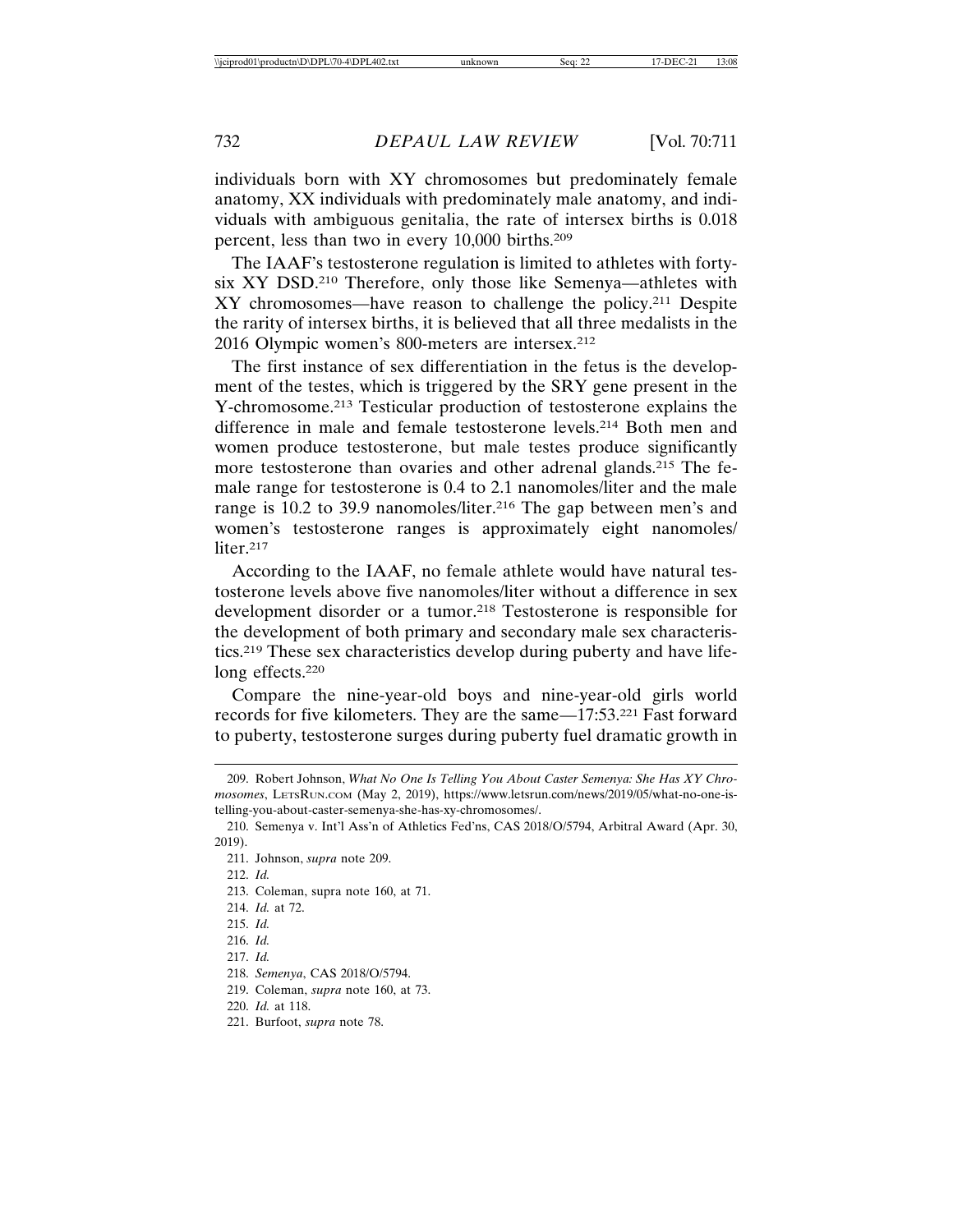boys' muscles, strength, and hemoglobin.222 On the other hand, girls also increase testosterone production during puberty, but they produce ninety-five percent less than boys with the addition of estrogen production.223 Therefore, the world record for 14-year-old boys' 5 kilometers is 15:07, whereas the fastest girl has run 16:28.224 In subsequent years, the performance gap continues to widen until it reaches 10–12 percent.225

Additionally, puberty is not the only evidence of testosterone's critical role in human performance. Caster Semenya's season-best times from a decade of competition illustrate the effects of testosterone on athletic performance.

#### TABLE 1

# THE DROP, AND RISE, AND DROP OF CASTER SEMENYA'S 800-METER SEASON BEST TIMES BY YEAR226

Year 2008 2009 2010 2011 2012 2013 2014 2015 2016 2017 2018 Time 2:04.23 1:55.45 1:58.16 1:56.35 1:57.23 1:58.92 2:02.66 1:59.59 1:55:28 1:55.16 1:54.25

Following Semenya's breakthrough performance at the 2009 World Championships in Berlin, Semenya was required to take testosterone suppression medication.227 Her times then slowed for the next five years. However, after the 2015 *Chand* decision, CAS removed the hyperandrogenism rule.<sup>228</sup> Without hormone suppressing medication, Semenya quickly returned to her previous form and lowered her personal best from 2009.229

As sports scientist Ross Tucker—who actually testified on behalf of Semenya before CAS—notes:

[T]he presence of the Y-chromosome is *the* single greatest genetic "advantage" a person can have. That doesn't mean that all men outperform all women, but it means that for elite sport discussion, that Y-chromosome, and specifically the SRY gene on it, which directs the formation of testes and the production of testosterone, is a key criterion on which to separate people into categories[.]230

Again, opponents of the testosterone rule point out that there is little fairness in sports. Everything from height, wingspan, and even

<sup>223.</sup> *Id.*

<sup>224.</sup> *Id.*

<sup>225.</sup> *Id.*

<sup>226.</sup> *Id.*

<sup>227.</sup> Burfoot, *supra* note 78.

<sup>228.</sup> *Id.*

<sup>229.</sup> *Id.*

<sup>230.</sup> Gladwell & Thompson, *supra* note 173.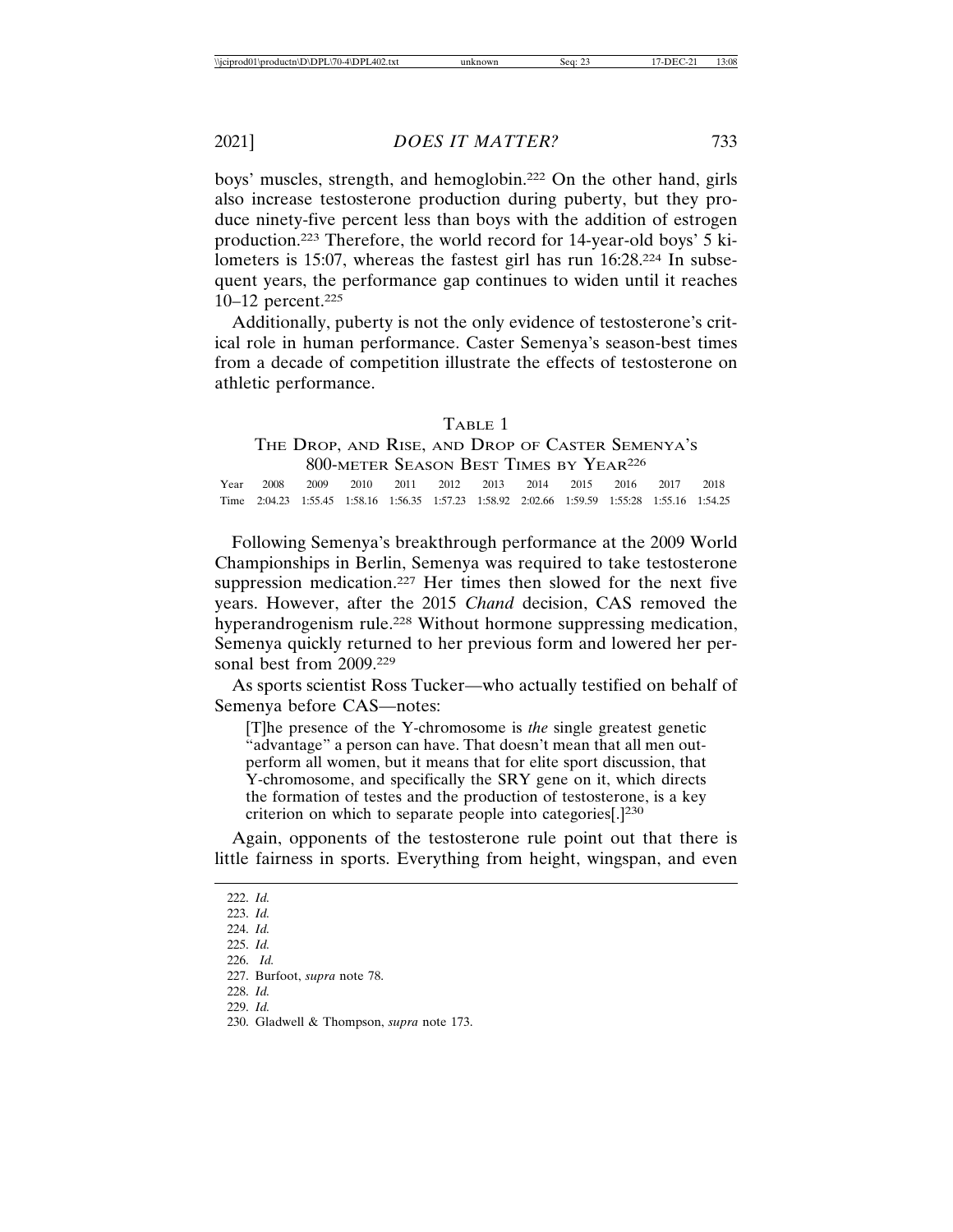superior socioeconomic resources are advantages to athletes that remain unregulated. The competitive advantage experienced by intersex athletes competing in female sports is fundamentally different because the presence of the Y-chromosome enables intersex athletes to undergo hormonal changes that are categorically different from those experienced by their competitors. The advantage of high testosterone levels present in intersex athletes is a qualitatively different advantage because it is an insurmountable advantage that is only available to them.231 In an Olympic race, Michael Phelps competes against other elite swimmers who probably also have relatively long wingspans and short legs. The qualitative difference with DSD athletes is that none of their female competitors have testosterone anywhere near male-range testosterone, which critically boosts muscular strength and endurance.<sup>232</sup>

## *D. The Performance Gap*

Across dozens of sports, women's world records are consistently ten percent slower than men's records.233 It was once thought that after the structural barriers to women's participation in sport eroded, there would be some level of progress demonstrating women's times catching up to men's times in the future.234 Not so much.235 The performance gap remains steadfast across varying sports and distances.236

<sup>231.</sup> *Id.*

<sup>232.</sup> Coleman, supra note 160, at 123; Linda Carroll, *Boosting women's testosterone can increase muscle mass and endurance*, REUTERS (Oct. 17, 2019, 5:00 PM), https://www.reuters.com/ article/us-health-running-testosterone-women/boosting-womens-testosterone-can-increase-muscle-mass-and-endurance-idUSKBN1WW2ZK.

<sup>233.</sup> Robinson Meyer, *We Thought Female Athletes Were Catching Up to Men, but They're Not*, THE ATLANTIC (Aug. 9, 2012), https://www.theatlantic.com/technology/archive/2012/08/wethought-female-athletes-were-catching-up-to-men-but-theyre-not/260927/.

<sup>234.</sup> *Id.*

<sup>235.</sup> *Id.*

<sup>236.</sup> *Id.*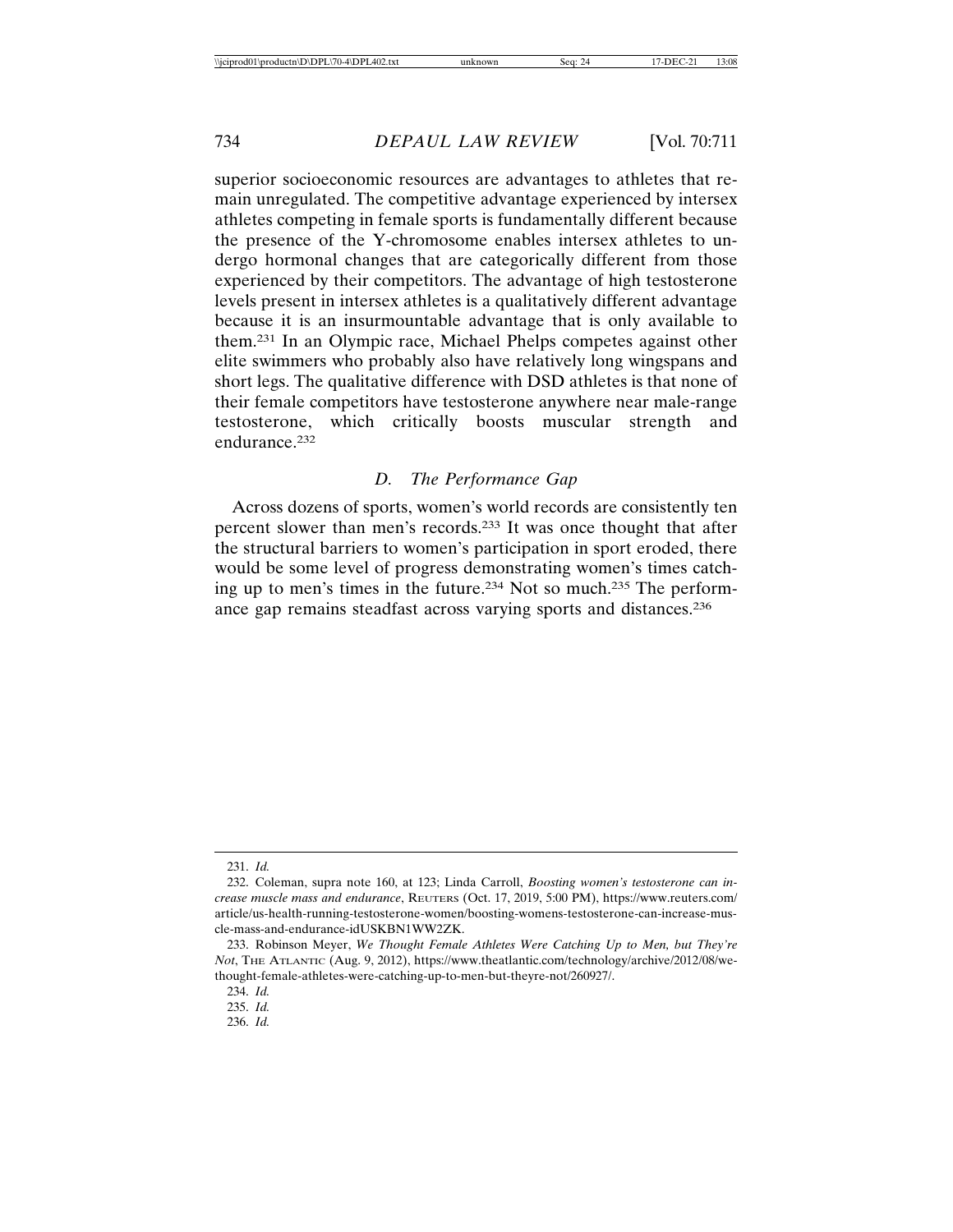|     | 90.1%                     | 90.7%     | <b>B9.0%</b> | 89.4%  | 90.43 | 90.8% |        | 91.3% | 90.7%                    | 89.4% | 89.0% | 91.3% |
|-----|---------------------------|-----------|--------------|--------|-------|-------|--------|-------|--------------------------|-------|-------|-------|
| 90% |                           |           |              |        |       |       |        |       |                          |       |       |       |
| 80% |                           |           |              |        |       |       |        |       |                          |       |       |       |
|     | <b>Event</b><br>100m Free |           |              | Men    |       |       | Women  |       | <b>Performance Ratio</b> |       |       |       |
| 70% |                           |           |              | 46.91  |       |       | 52.07  |       |                          | 90.1% |       |       |
| 60% | 100m Breast               |           |              | 58.46  |       |       | 64.45  |       |                          | 90.7% |       |       |
|     | 100m Butter               |           |              | 49.82  |       |       | 55.98  |       |                          | 89.0% |       |       |
| 50% | 100m Back                 |           |              | 51.94  |       |       | 58.12  |       |                          | 89.4% |       |       |
|     | 200 Medley                |           |              | 114    |       |       | 126.15 |       |                          | 90.4% |       |       |
| 40% | 400 Medley                |           |              | 243.84 |       |       | 268.43 |       |                          | 90.8% |       |       |
|     | 1500m Swim                |           |              | 874.14 |       |       | 942.54 |       |                          | 92.7% |       |       |
| 30% |                           | 100m Race |              |        | 9.58  |       |        | 10.49 |                          |       | 91.3% |       |
|     | 400m Race                 |           |              | 43.18  |       |       | 47.6   |       |                          | 90.7% |       |       |
| 20% | 1500m Race                |           |              | 206    |       |       | 230.46 |       |                          | 89.4% |       |       |
|     | 5k Race                   |           |              | 757.35 |       |       | 851.15 |       |                          | 89.0% |       |       |
| 10% | Marathon                  |           |              | 7418   |       |       | 8125   |       |                          | 91.3% |       |       |

237

| Sport             | Number<br>Events | Average Men/Women<br><b>Time Ratio</b> |
|-------------------|------------------|----------------------------------------|
| Running           | 30               | $0.89 \pm 0.02$                        |
| Kayaking          | 9                | $0.88 \pm 0.02$                        |
| Swimming          | 24               | $0.89 \pm 0.02$                        |
| Cycling           | 3                | $0.88 \pm 0.04$                        |
| Rowing            | 10               | $0.90 \pm 0.01$                        |
| Skating           | 6                | $0.91 \pm 0.01$                        |
| <b>All Sports</b> | 82               | $0.89 \pm 0.02$<br>238                 |

This performance differential is not the result of a combination of superior training or discipline. It is because boys and men are the beneficiaries of male sex characteristics that drastically increase their strength, speed, and endurance.239 The following statistics illustrate just how much better male athletes are compared to the most elite female athletes in the world. In 2017, Olympic gold medalist and World Champion Tori Bowie's 100-meter personal best of 10.78 seconds was beaten 15,000 times by male athletes.<sup>240</sup> Also in 2017, Olympic gold medalist and World Champion Allyson Felix's personal

<sup>237.</sup> *Id.* (reprinted from THE ATLANTIC as noted above).

<sup>238.</sup> *Id.*

<sup>239.</sup> Doriane Lambelet Coleman & Wickliffe Shreve, *Comparing Athletic Performances: The Best Elite Women to Boys and Men*, https://web.law.duke.edu/sites/default/files/centers/sports law/comparingathleticperformances.pdf.

<sup>240.</sup> *Id.*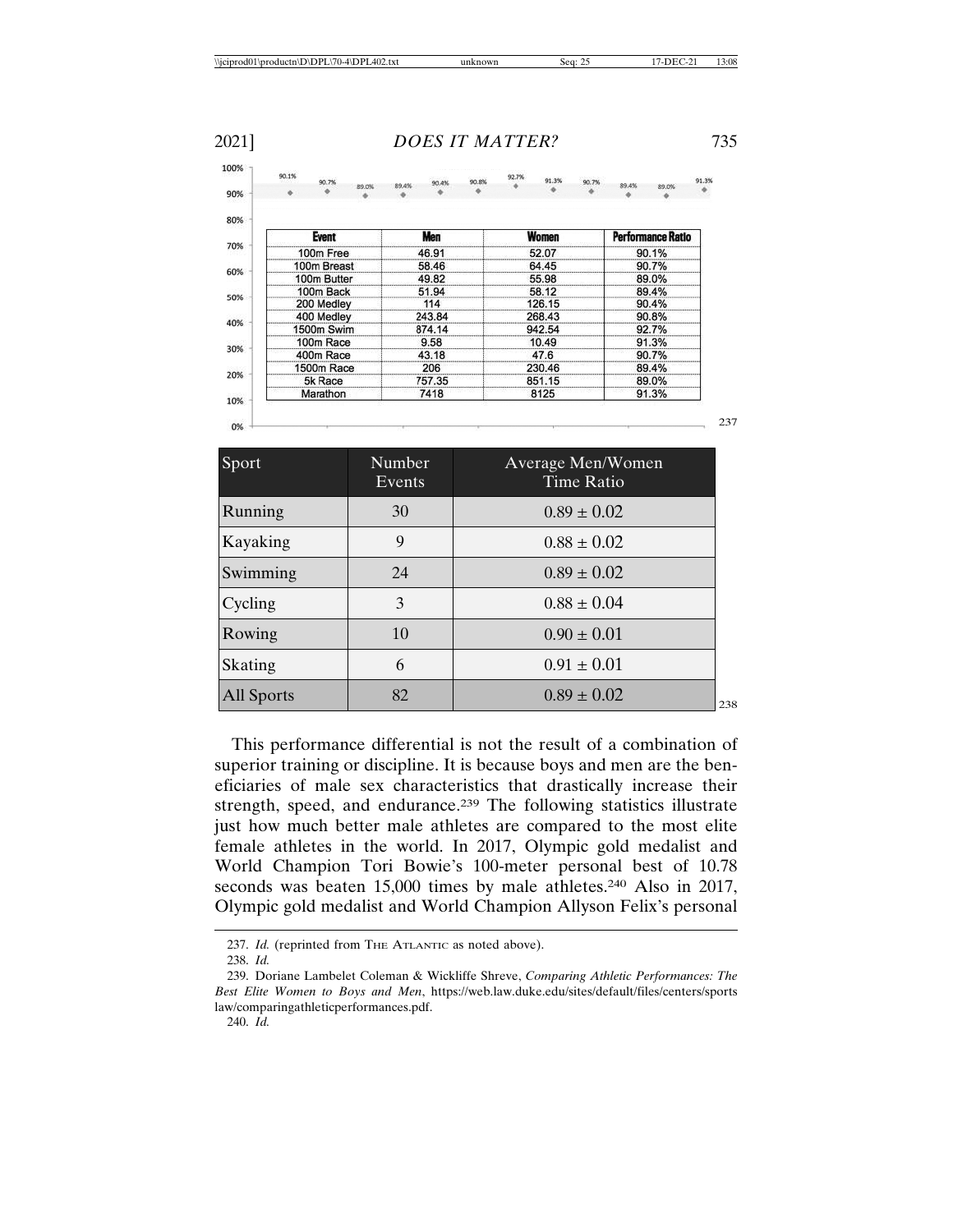best 400-meter time of 49.26 was beaten by over 15,000 males around the world.241 These illustrations are not the exception, they are *the rule*. 242 These comparisons are used to justify why modern competitive sport separates biological males from biological females because the performance gap is pervasive and insurmountable.

### *E. Emerging Research*

A study recently published in the *British Journal of Sports Medicine* confirms the scientific basis upon which CAS correctly upheld the IAAF's testosterone regulation for DSD athletes competing in female track races from 400- to 1,500-meters.243 In the novel study, researchers discovered high testosterone levels significantly boost female running performance.244 The ten-week study recruited well-trained women ages eighteen to thirty-five.245 Half of the 48 members of the study were administered a 10-milligram testosterone cream and the other half of the subjects received a placebo.246 During the ten weeks, the women were tested on multiple occasions, requiring them to run to the point of exhaustion on a treadmill.247 Researchers also took measurements of muscle mass and strength. The dose of testosterone administered to the women was not high enough to reach the male range.248 Testosterone levels in the subjects administered the testosterone cream increased by more than four times.249 This led to an eight and a half percent increase in endurance performance.250 This is an enormous improvement, especially in light of the short time period of the study.251

As the lead researcher, Angelica Linden Hirschberg, from the Department of Women's and Children's Health at the Karolinska Institute in Stockholm, Sweden, noted "[t]his is a very complicated issue with many aspects to consider, not at least ethical ones. I support a regulation for fairness in women's sports but we have to be ready to

241. *Id.*

<sup>242.</sup> Coleman, *supra* note 1.

<sup>243.</sup> Devlin, *supra* note 102.

<sup>244.</sup> Coleman, *supra* note 1.

<sup>246.</sup> *Id.*

<sup>247.</sup> *Id.*

<sup>248.</sup> *Id.*

<sup>249.</sup> *Id.*

<sup>250.</sup> *Id.*

<sup>251.</sup> *Id.*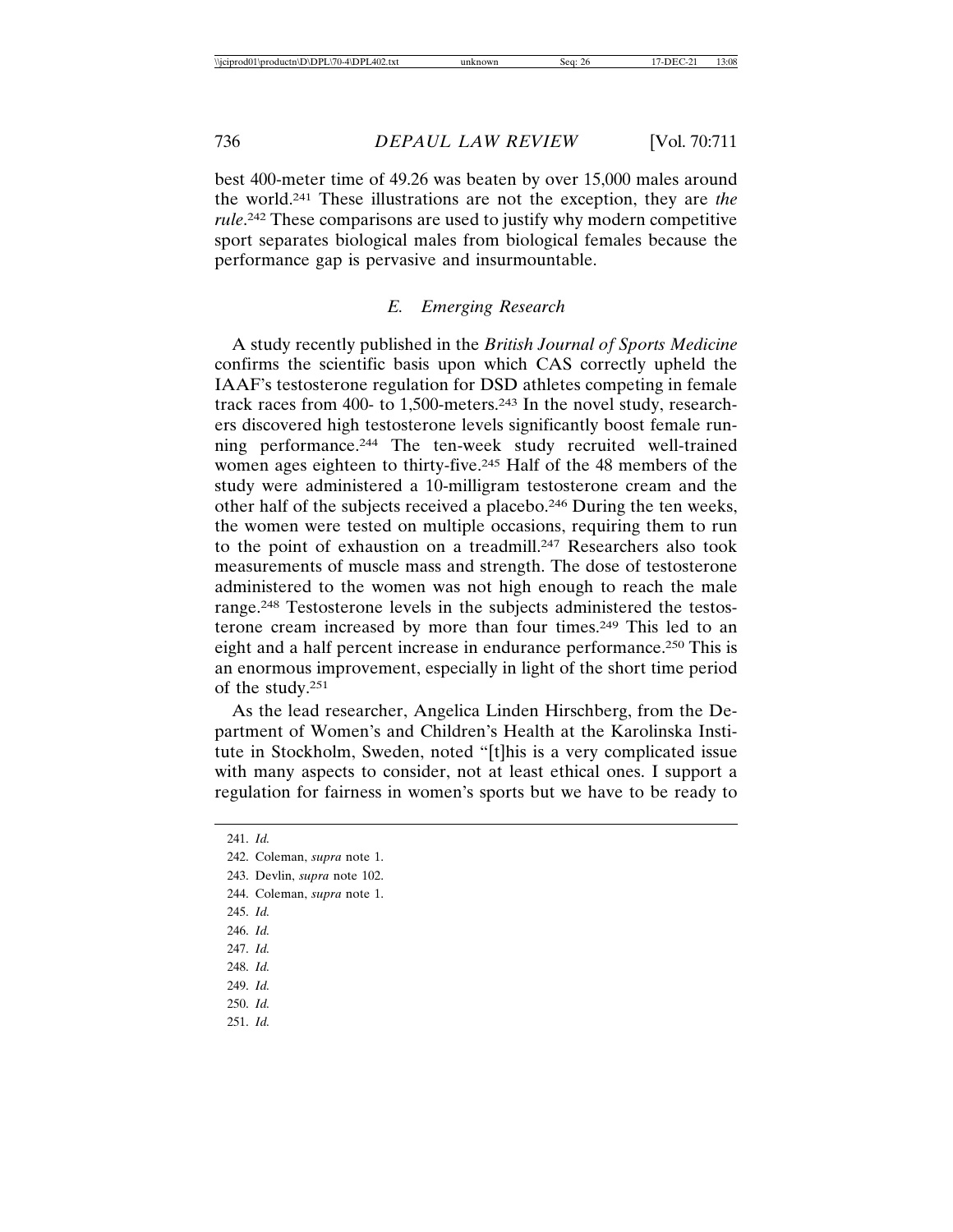modify it depending on new knowledge and practical experience."252 Many critics of the IAAF's testosterone policy argue that there is no conclusive proof that testosterone is *the* source of a competitive advantage.253 The IAAF will certainly rely on the findings of this study in the *Semenya* appeal.

In conclusion, for over fifty years, the international sporting community has struggled with notions of fairness when it comes to classifying athletic events into binary male and female categories. Today, the controversy remains unsettled in large part because of inadequate research and mounting pressure to respect the human rights of affected athletes. CAS's decision in *Semenya* correctly defines the female category for purposes of professional track by biological sex characteristics instead of by gender identity.254 While placing athletes into binary categories is an imperfect system because biological sex characteristics, are expressed along a spectrum, it protects cisgender female athletes from the overpowering advantage of athletes competing with unregulated male-range testosterone. CAS correctly held that the IAAF's testosterone regulation for DSD athletes is necessary despite its discriminatory effect because it protects the IAAF's mission of fair competition in the female category.

Furthermore, although only a handful of professional athletes are intersex, the number of people who identify as transgender continues to increase worldwide.255 In particular, more young people identify as transgender.256 Transgender athletes deserve the opportunity to compete in girl's and women's sports while following hormone therapy prescribed by their physician. Recent state laws banning transgender athletes are harmful and will most likely be held unconstitutional. The NCAA has recognized a proper protocol for transgender athletes to compete for over a decade.257 As more transgender athletes compete their performances will likely demonstrate that hormone therapy does

257. NATIONAL COLLEGIATE ATHLETIC ASSOCIATION OFFICE OF INCLUSION, *supra* note 123.

<sup>252.</sup> Hannah Osborne, *High Testosterone Levels 'Significantly' Boost Women's Running Ability*, NEWSWEEK (Oct. 15, 2019, 6:30 PM), https://www.newsweek.com/testosterone-significantlyimproves-women-running-performance-1465266.

<sup>253.</sup> Jeré Longman & Juliet Macur, *Caster Semenya Loses Case to Compete as a Woman in All Races*, N.Y. TIMES (May 1, 2019), https://www.nytimes.com/2019/05/01/sports/caster-semenyaloses.html.

<sup>254.</sup> Semenya v. Int'l Ass'n of Athletics Fed'ns, CAS 2018/O/5794, Arbitral Award (Apr. 30, 2019).

<sup>255.</sup> Esther L. Meerwijk & Jae M. Sevelius, *Transgender Population Size in the United States: a Meta-Regression of Population-Based Probability Samples*, 107 AM. J. PUB. HEALTH 1 (2017).

<sup>256.</sup> Lindsey Tanner, *More U.S. teens identify as transgender, survey finds*, USA TODAY (Feb. 5, 2018, 8:48 AM), https://www.usatoday.com/story/news/nation/2018/02/05/more-u-s-teens-identify-transgender-survey-finds/306357002/.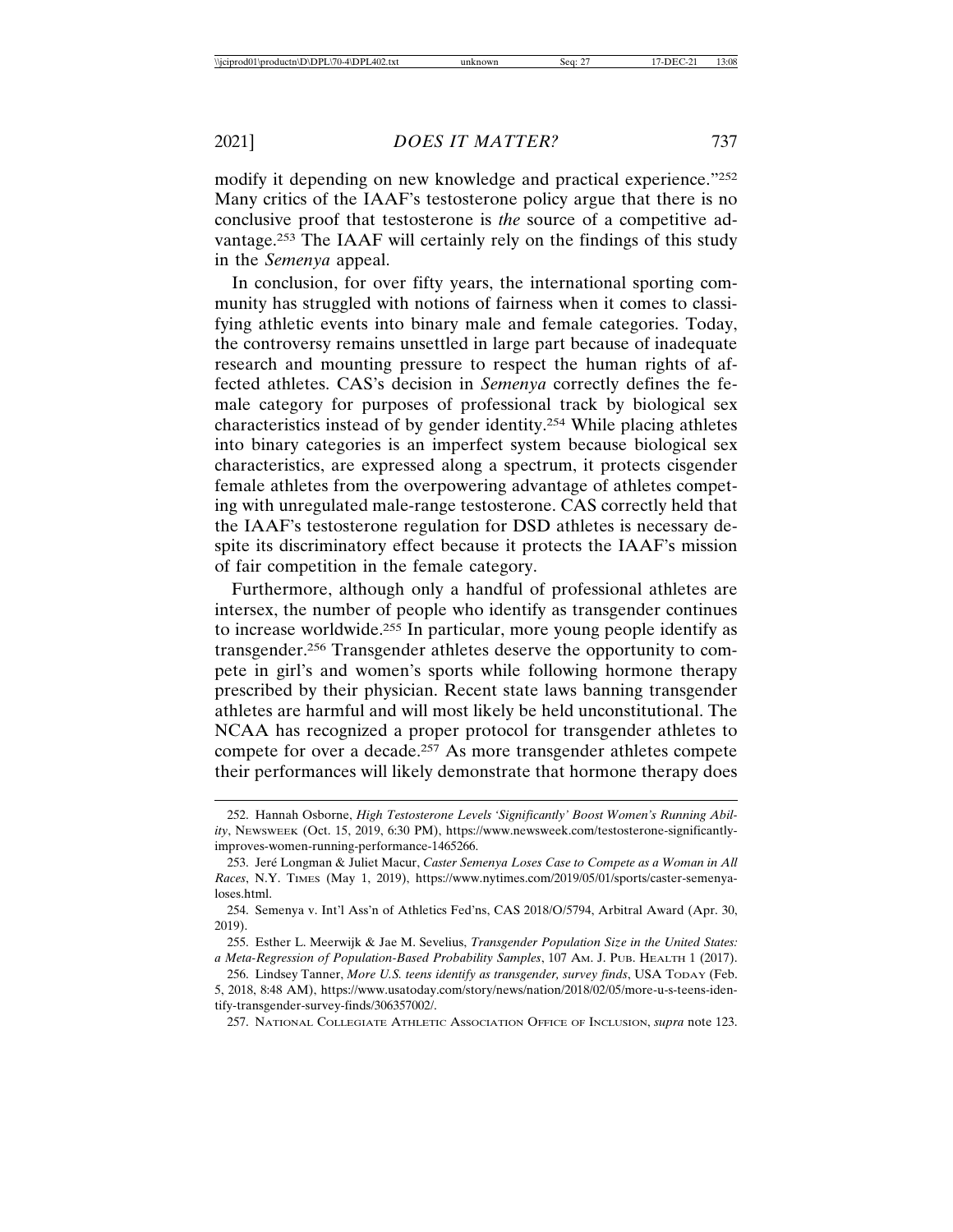protect cisgender women while affording transgender women the right to participate in sport based on their gender identity. Therefore, significant resources should continue to be dedicated to the research of biological sex characteristics and their impact on athletic performance because it contributes to our understanding of sex and gender and will have an enormous impact on future policymaking at all levels of sport.

## V. IMPACT: TESTOSTERONE REGULATION IN PROFESSIONAL WOMEN'S TRACK AND FIELD IS NECESSARY TO PROTECT FAIR COMPETITION

The decision in *Semenya v. IAAF* has wide-ranging consequences that extend far beyond who is eligible to compete in professional women's 400- to 1,500-meter track races. CAS's decision to uphold the IAAF's policy of requiring DSD athletes to reduce their testosterone levels to five nanomoles/liter fuels the ongoing debate on sex and gender. Additionally, the *Semenya* decision raises substantial human rights concerns. Ultimately, the landmark decision in *Semenya* establishes a precedent that will influence future athletic policies at all levels of sport around the world.

Subsection A discusses the impact of the IAAF's testosterone policy on DSD athletes. Subsection B outlines the impact of the new transgender testosterone policy implemented by World Athletics in response to CAS's decision in *Semenya*. Subsection C discusses how the reverberations of *Semenya* could impact collegiate and youth sports in the near future. Lastly, Subsection D proposes a number of questions about whether CAS's decision in *Semenya* will impact other sports.

#### *A. Impacted Athletes*

The consequences of the *Semenya* decision have the most significant impact on Semenya and other DSD athletes. Semenya can no longer compete in her preferred event without complying with a testosterone lowering regime because the ban only restricts DSD athletes from competing in the 400-meter to 1500-meter races. Therefore, she can move down to the 200-meter dash or she can move up to the 3000 meter steeplechase, 5-kilometers or 10-kilometers without lowering her testosterone. She was ineligible to compete in the 2019 IAAF World Track and Field Championships—a meet where she was the defending world champion.258 Two other finalists from the last World Championships, Francine Niyonsaba and Margaret Wambui, are also

<sup>258.</sup> Murphy, *supra* note 13.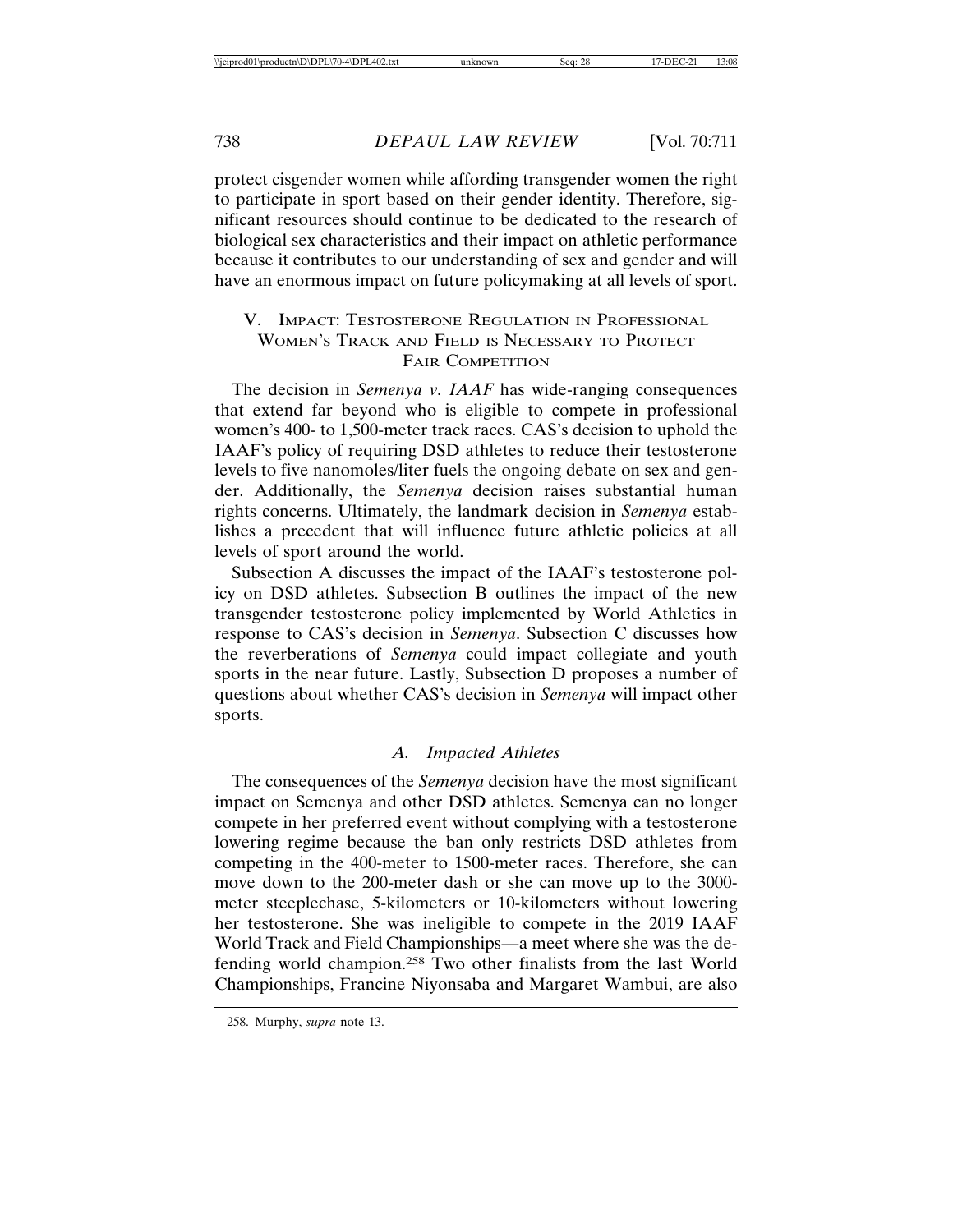believed to be impacted by the IAAF's testosterone policy and were noticeably absent from the 2019 World Championships.259

The IAAF's testosterone policy has devastating social and financial consequences for affected athletes. Semenya's physiology has been scrutinized for a decade.260 The decision in *Semenya* stigmatizes her. Semenya identifies as female and she was raised as a female.<sup>261</sup> The IAAF's policy ostracizes her and fundamentally denies her an opportunity to compete in the female category in her specialty event without lowering her natural testosterone level.262 Moreover, Semenya has been humiliated internationally with the controversial leak of her medical records in 2009.263 The emotional cost of the legal fight left Semenya "defeated" and she recently joined a professional women's soccer team as she continues to weigh her options.<sup>264</sup>

Financially, CAS's decision ends, or significantly curtails, Semenya's professional track career. Professional athletes earn a salary from sponsors.<sup>265</sup> Athletes' salaries typically include performance bonuses that reward athletes for winning medals.266 Additionally, athletes often earn prize money when they win.267 Semenya is now ineligible to compete without reducing her testosterone levels or switching events. Sponsors do not want to pay ineligible athletes and if an athlete is ineligible to compete, they can no longer earn prize money. Therefore, CAS's decision may end the professional track career of Semenya and other DSD athletes.

Furthermore, the IAAF's testosterone policy presents unknown medical risks. DSD athletes have a range of treatment options for suppressing their testosterone level. DSD athletes may elect to have their testes removed, receive a monthly injection that blocks testosterone, or take birth control pills.268 All of these treatment options have

267. *Id.*

268. Melissa Block, *'I Am A Woman': Track Star Caster Semenya Continues Her Fight To Compete As Female*, NPR (May 31, 2019, 5:01 AM), https://www.npr.org/2019/05/31/728400819/iam-a-woman-track-star-caster-semenya-continues-her-fight-to-compete-as-a-femal.

<sup>259.</sup> *Id.* Chris Chavez, *Margaret Wambui Opens Up About IAAF Testosterone Rule: "I Became a Victim"*, SPORTS ILLUSTRATED (Sept. 24, 2019), https://www.si.com/olympics/2019/09/24/ margaret-wambui-iaaf-testosterone-rule-caster-semenya-ban.

<sup>260.</sup> Padawer, *supra* note 6.

<sup>261.</sup> *Id.*

<sup>262.</sup> *Id.*

<sup>263.</sup> *Id.*

<sup>264.</sup> Bumbaca, *supra* note 107.

<sup>265.</sup> *How Olympic Athletes Make a Living*, SPORTS MGMT. DEGREE HUB, https:// www.sportsmanagementdegreehub.com/olympic-athletes-salaries/#:~:text=income%20depends %20on%20event%3B%20sprints,prize%20money%2C%20etc.).

<sup>266.</sup> *Id.*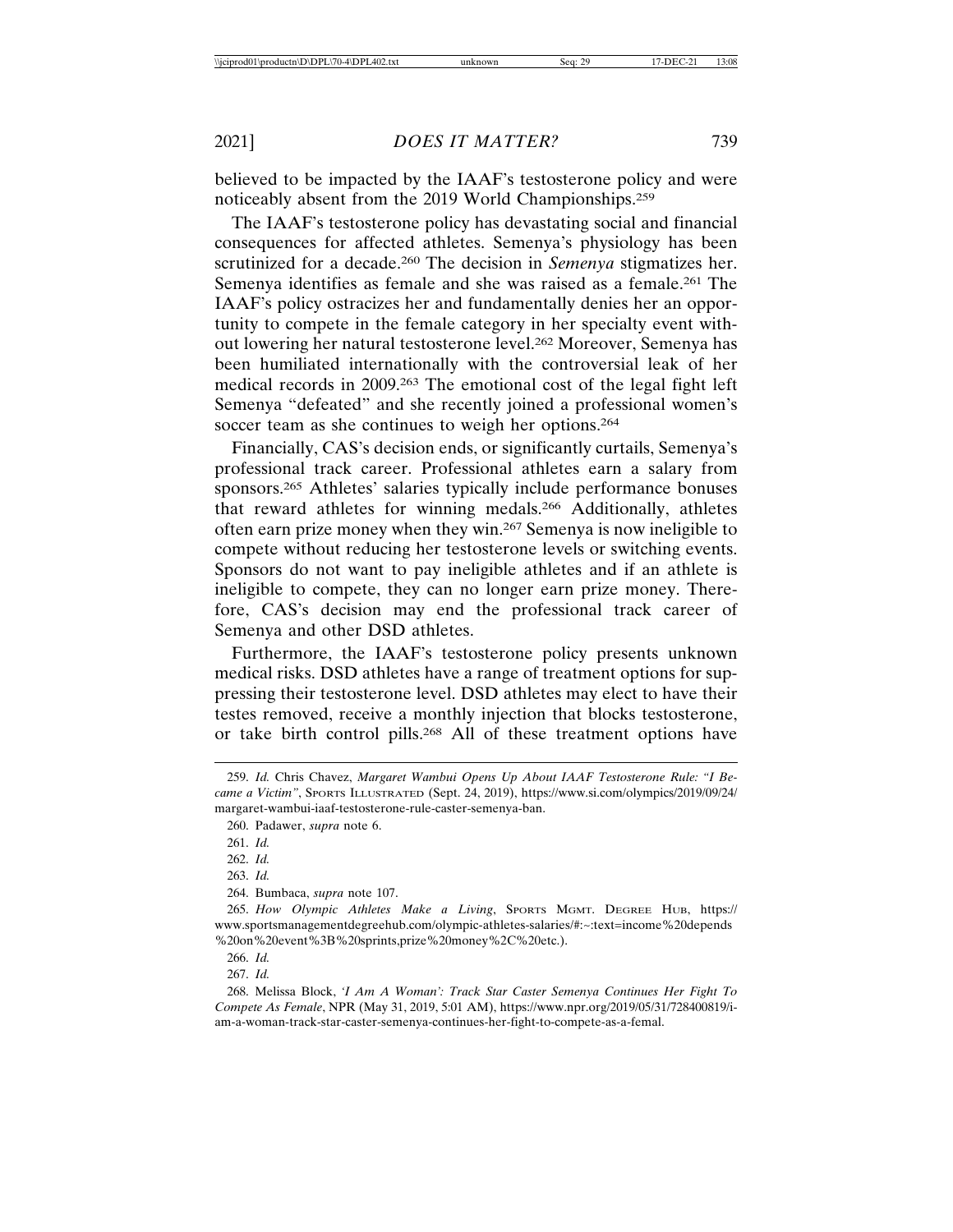health risks.<sup>269</sup> Forcing an athlete to take medication or undergo elective surgery for the sake of athletic eligibility raises serious ethical concerns.270 The World Medical Association (WMA) urges doctors to refuse to comply with the IAAF regulations.271 The WMA considers the regulations a violation of human rights. "'There is no medical need and no medical indication for this therapy, and therefore, doctors should not prescribe it,' says Dr. Frank Montgomery, the WMA's chair of council."272 The WMA goes as far as calling the practice "inverse doping" because it requires DSD athletes to take drugs that sabotage their performance.273

Regardless of the outcome of the appeals process, Caster Semenya deservedly continues to be praised for her tremendous athletic ability and her resilient character. *TIME* featured Semenya as one of its 100 Most Influential People of the Year in 2019, writing:

"Caster Semenya has taught us that sex isn't always binary, and caused us to question the justness of distributing societal benefits according to 'male' and 'female' classifications . . . however [her case comes out], Semenya will have already made a singular historical contribution to our understanding of biological sex.274

#### *B. Transgender Athletes*

The decision in *Semenya v. IAAF* also impacts testosterone regulation of transgender athletes. Five months after *Semenya* was decided, the IAAF announced it was reducing the allowable limit of testosterone for male-to-female transgender athletes from the previous limit of ten nanomoles/liter to five nanomoles/ liter.275 Although there are fundamental differences between DSD athletes and transgender athletes, they are now subject to the same testosterone regulations.276 Is this fair? As previously noted, as the number of transgender athletes continues to increase, more athletes are subject to testosterone regulations upheld by CAS in *Semenya*. Will any transgender athletes challenge the new regulation? Reducing an athlete's testosterone level

<sup>269.</sup> *Id.*

<sup>270.</sup> *Id.*

<sup>271.</sup> *Id.*

<sup>272.</sup> *Id.*

<sup>273.</sup> *Id.*

<sup>274.</sup> Edwin Moses, *Caster Semenya*, TIME MAG., https://time.com/collection/100-most-influential-people-2019/5567679/caster-semenya/ (last reviewed Feb. 17, 2020).

<sup>275.</sup> Press Release, World Athletics, International federations discuss consensus on establishing rules for transgender athletes (Oct. 31, 2019), https://www.worldathletics.org/news/press-release/international-federations-rules-transgender-a.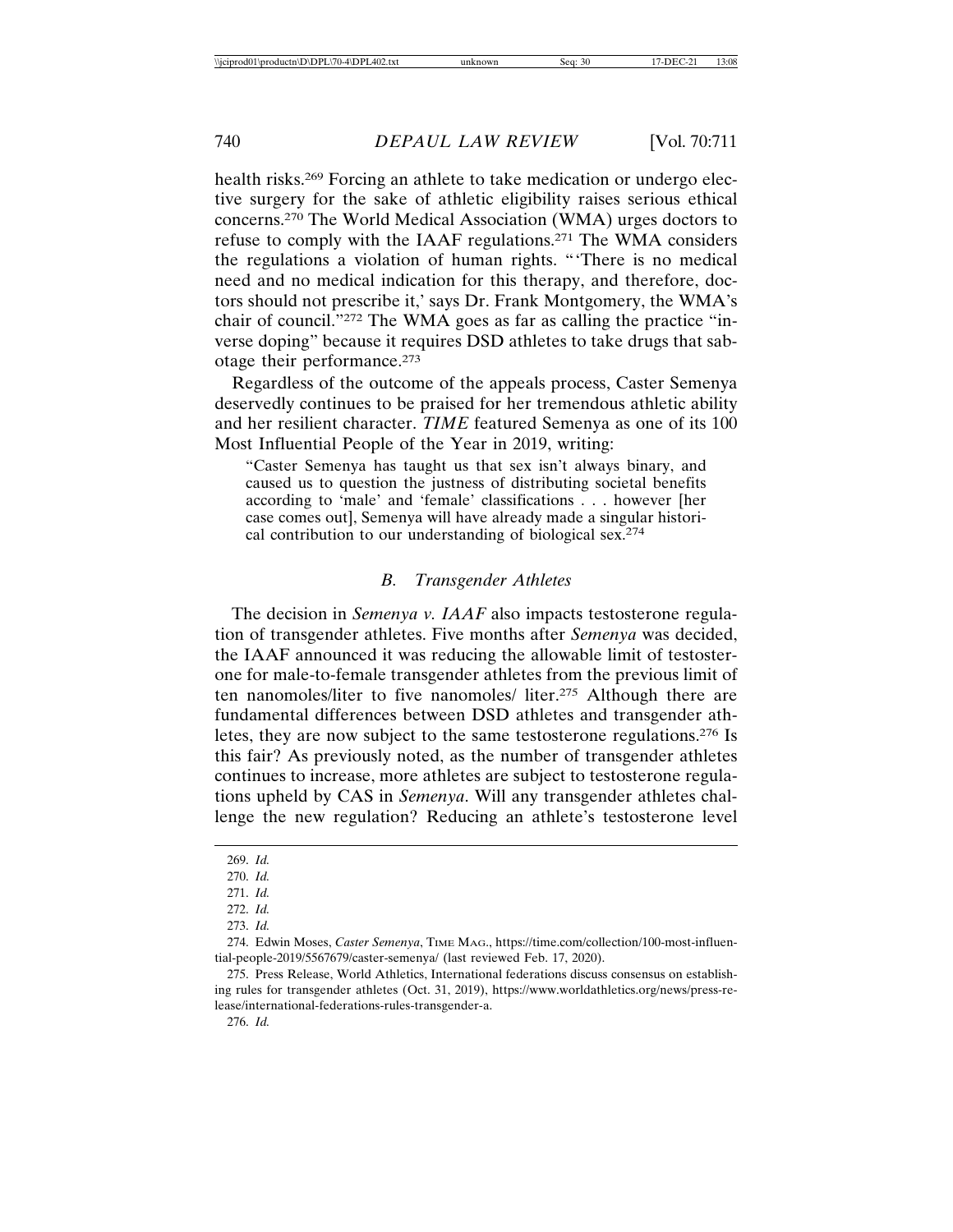from ten nanomoles/liter to five nanomoles/liter could have a drastic negative impact on a transgender athlete's performance.

## *C. Collegiate and Youth Track and Field*

The decision in *Semenya* may impact collegiate and youth track and field. The NCAA implemented a transgender testosterone policy that mirrors the IAAF and IOC, but it does not prescribe a strict nanomole/liter limitation. Instead, the NCAA requires one year of testosterone suppression treatment.277 Will the NCAA reevaluate its policy in the wake of the *Semenya* decision? Additionally, the NCAA policy only applies to transgender student athletes. Will the NCAA implement a protocol for DSD athletes? Is there an ethical way for DSD student-athletes to be diagnosed? Given the devastating social consequences for Semenya, should the NCAA even be allowed to sextest athletes?

These heavy questions are even more complicated at the youth level. In the U.S., youth sports continue to be largely regulated by the states.278 States remain divided regarding transgender participation.279 Some states require no medical intervention, other states require athletes to participate in sports according to the gender assigned to them on their birth certificate, and a handful of states do not have a policy for transgender athletes.280 Will the decision in *Semenya* influence state athletic policies? Do the intangible benefits of youth sports participation and the unknown risks of hormone regulation (especially for minors) outweigh the principle of fair competition? And again, thus far, state athletic associations focus on transgender policies, but do not address DSD athletes. Will the *Semenya* decision bring more awareness to disorders of sex development?

Some of these questions are already starting to be discussed at the high school level. Connecticut's state high school athletic association recently decided that transgender male-to-female girls must be permitted to compete on school athletic teams according to their chosen gender identity.281 Since this rule was put in place in June 2018, two transgender male-to-female girls finished first and second in the 100-

<sup>277.</sup> NATIONAL COLLEGIATE ATHLETIC ASSOCIATION OFFICE OF INCLUSION, *supra* note 123.

<sup>278.</sup> Sydney Bauer, *These States Want to Stop Transgender High School Students Playing Sports*, THE DAILY BEAST (Jan. 16, 2020, 4:57 AM), https://www.thedailybeast.com/these-stateswant-to-stop-transgender-high-school-students-playing-sports.

<sup>279.</sup> *Id.*

<sup>280.</sup> *Id.*

<sup>281.</sup> *3 Connecticut female athletes file federal discrimination complaint over transgender competition*, CBS NEWS (June 19, 2019, 9:29 AM), https://www.cbsnews.com/news/connecticut-transgender-athletes-face-federal-discrimination-complaint-from-females-over-title-ix-violations.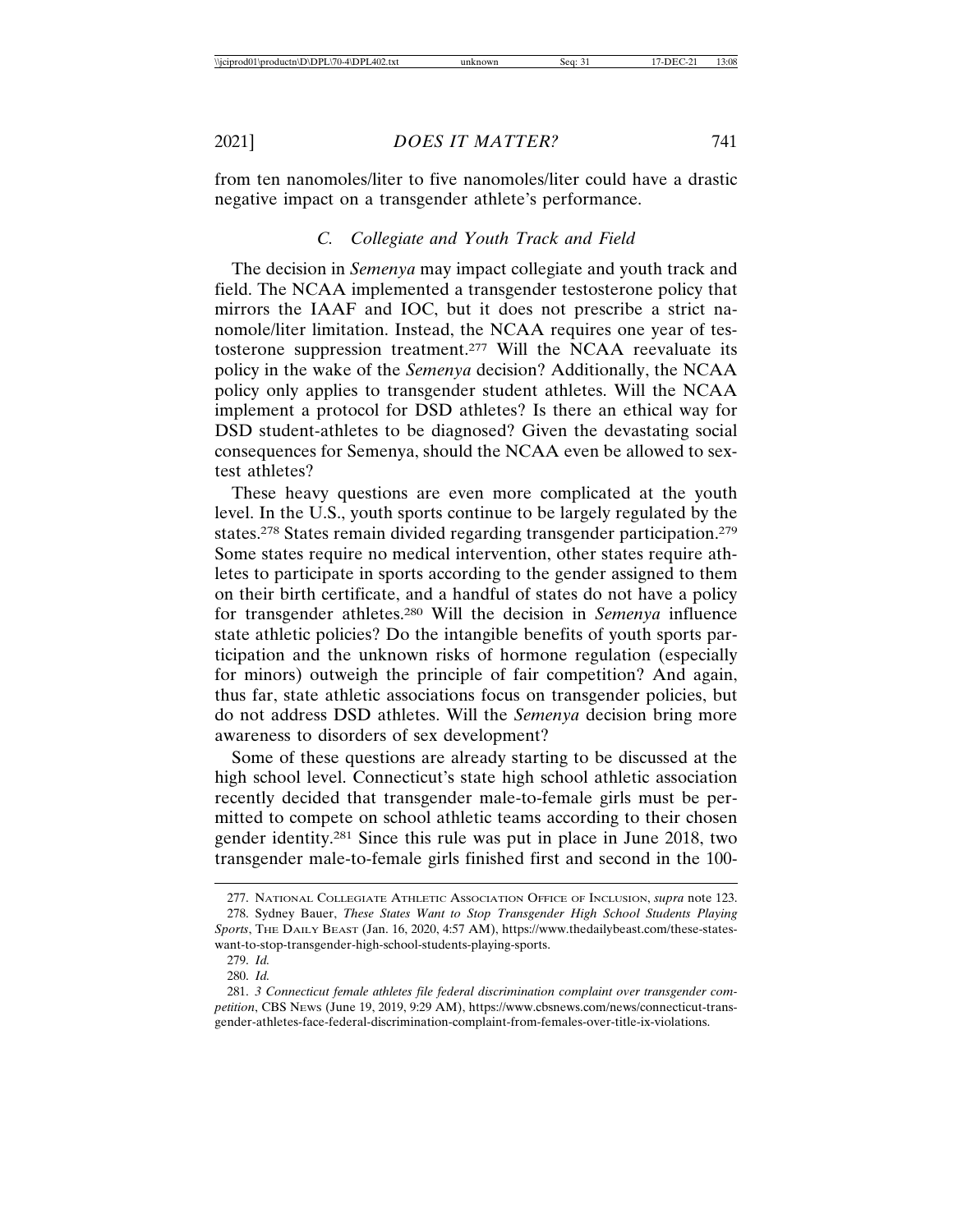meter dash at the Connecticut state championship meet.<sup>282</sup> A year later, three female athletes filed a federal discrimination lawsuit alleging that the transgender policy diminishes female athletes' ability to achieve top finishes and possibly college scholarships.283 Currently, Florida, Alabama, Arkansas, Mississippi, Montana, Tennessee and West Virginia have enacted laws banning transgender athletes from participating in female sports.284 It is important to note that these policies will almost certainly be challenged and they are unlikely to survive constitutional scrutiny in federal court.285

## *D. Other Sports*

The Court of Arbitration For Sports is in large part viewed as the "Supreme Court" for international sports. CAS decisions carry global significance. Therefore, sports bodies across the world may reevaluate their policies in response to the *Semenya* decision. As it stands, the IAAF testosterone policy only impacts track athletes that compete in women's races in distances from 400-meters to 1,500-meters.286 As scientists continue to study testosterone's impact on performance, will regulation extend to all distances on the track? What about field events?

The IOC's current policy, implemented in 2015, requires transgender athletes in all Olympic sports to reduce testosterone levels to

286. World Athletics, *supra* note 76.

<sup>282.</sup> Alex Putterman & Lori Riley, *Connecticut high school athletes file complaint over transgender policy*, HARTFORD COURANT (June 18, 2019, 9:33 PM), https://www.courant.com/sports/ high-schools/hc-sp-transgender-high-school-track-lawsuit-20190618-20190618-4mjx7gllrjarl pidhnjeecfosq-story.html

<sup>283.</sup> CBS NEWS, *supra* note 281.

<sup>284.</sup> Kiara Alfonseca, *Young transgender athletes grappling with anti-trans sports legislation*, ABC NEWS (June 4, 2021, 5:00 AM), https://abcnews.go.com/Sports/young-transgender-athletesgrappling-anti-trans-sports-legislation/story?id=77880331.

<sup>285.</sup> Transgender athletes have been allowed to participate in college athletics for over a decade. The IOC and World Athletics are also in full support of transgender athletes' participation in sports in accordance with their testosterone regulation policies. So why are all these policies being enacted now? There is absolutely no reason to enact outright bans on transgender athletes participating in sports. This current wave of anti-transgender legislation from conservatives is largely seen as a response to the Equality Act and promises from President Biden to protect the rights of transgender people in the United States. Governing sports bodies like World Athletics have already dedicated tremendous resources to understanding the biological science at issue and have carefully crafted rules that it feels promote fair play while encouraging the participation of transgender and DSD athletes. Outright bans are completely inappropriate and deny transgender athletes the intangible benefits of sport, which are critical to the mental-health of an already marginalized group.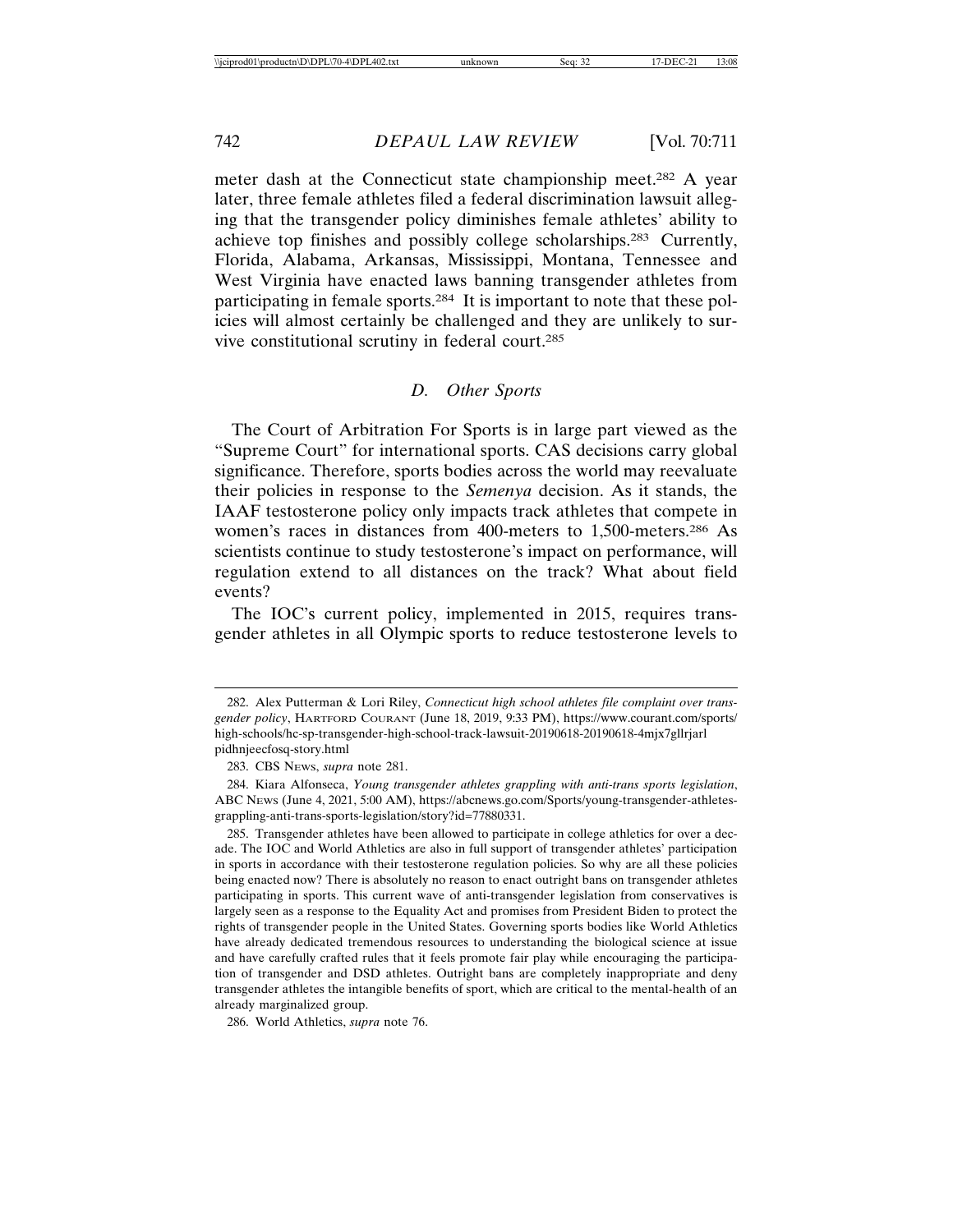ten nanomoles/liter to be eligible.287 Will the IAAF's new five nanomole/liter policy be adopted by the IOC? Will the IAAF and the IOC ever address how they intend to identify DSD athletes in the future? Will hormone levels of all female athletes be evaluated, or will only "suspect" athletes be subject to hormone testing?

#### VI. CONCLUSION

Modern society increasingly opts to erase sex and embrace gender identity, which forces institutions rooted in binary categories, like elite sport, to evaluate the costs of transitioning from sex to gender identity-based classifications.288 Women were denied the opportunity to participate in competitive sport for centuries.289 Competitive sport is now committed to providing women an equal opportunity to participate.290 Further, policies implemented to enable women's participation in sport, such as Title IX, combat stereotypes that have subordinated women throughout history.291 As CAS held, the IAAF's testosterone policy, although discriminatory, is necessary because hyperandrogenic and transgender athletes receive a significant performance advantage because of elevated testosterone levels.292 Although it is an imperfect system, categorizing female athletes on the basis of biological sex characteristics protects a class of female athletes striving to achieve elite levels in sport.

Athletes with DSD are exceptionally rare.<sup>293</sup> The rate of intersex births is just 0.018%— less than two out of every 10,000 people.294 Yet all three Olympic medalists in the women's 800-meter races at the 2016 Olympics are believed to be intersex.295 From an odds perspective, this illustrates why there needs to be an upper limit on testoster-

<sup>287.</sup> Sean Ingle, *IOC delays new transgender guidelines after scientists fail to agree*, THE GUARDIAN (Sept. 24, 2019, 2:23 PM), https://www.theguardian.com/sport/2019/sep/24/ioc-delaysnew-transgender-guidelines-2020-olympics.

<sup>288.</sup> *See, e.g.*, Caitlin Emma, *Obama administration releases directive on transgender rights to school bathrooms*, POLITICO (May 12, 2016, 11:11 PM), https://www.politico.com/story/2016/05/ obama-administration-title-ix-transgender-student-rights-223149 (discussing how school bathrooms are an example of how modern society has begun to embrace gender identity).

<sup>289.</sup> Richard C. Bell, *A History of Women in Sport Prior to Title IX*, THE SPORT J., Mar. 14, 2008, at 1.

<sup>290.</sup> EQUAL ACCESS TO EDUCATION: FORTY YEARS OF TITLE IX, U.S. DEP'T OF JUST. 9 (June 23, 2012).

<sup>291.</sup> *Id.* at 4.

<sup>292.</sup> Semenya v. Int'l Ass'n of Athletics Fed'ns, CAS 2018/O/5794, Arbitral Award (Apr. 30, 2019).

<sup>293.</sup> Johnson, *supra* note 209.

<sup>294.</sup> *Id.*

<sup>295.</sup> *Id.*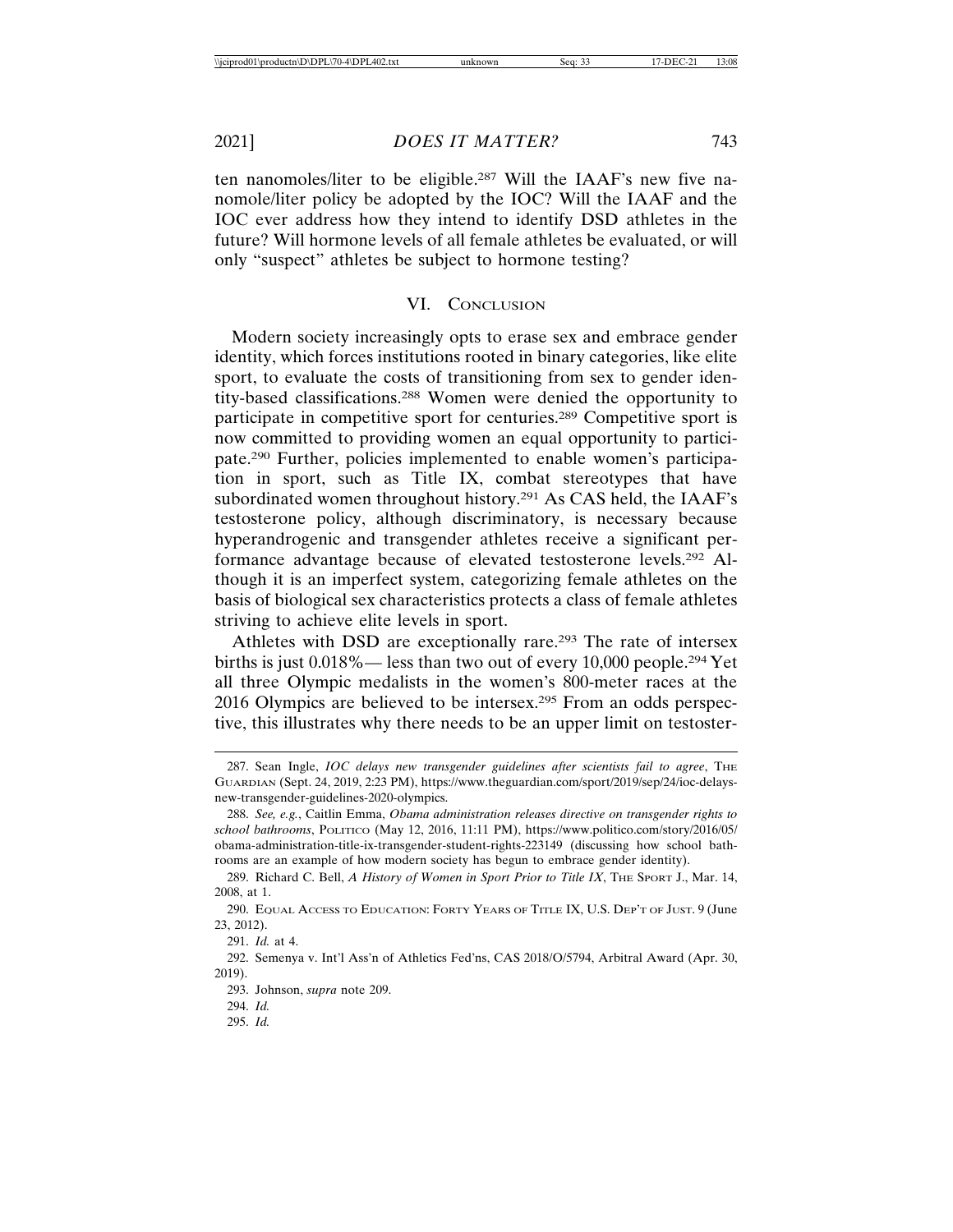one in women's sports.296 Moreover, athletes like Michael Phelps are genetic outliers and thus are imperfect analogies to DSD athletes. Athletes have never been classified by arm or leg length, but athletes are almost always classified by sex. Women's world records are consistently 10–12% behind men across many sports.297 Without gender classifications, women would never be able to excel at elite levels in most sports and the Olympics would have almost no women.

Furthermore, as CAS confirmed in *Semenya*, there is no human right to compete in a particular category of professional sports.298 Sports bodies set artificial categories for sports all the time. Professional boxing relies on weight classes to create parity amongst boxers.299 To say that DSD athletes must lower their testosterone to 5 nanomoles/liter, which is still 7.5 times the value of testosterone in XX women born with ovaries, is not a human rights violation.<sup>300</sup> The testosterone regulation is an acknowledgement that women's sports is a protected class.

Finally, because the number of DSD athletes impacted by the testosterone regulations is relatively small, the decision in *Semenya* has perhaps a more profound effect on transgender athletes. As society increasingly embraces gender identity, the number of transgender athletes continues to rise, especially at the youth level, where participation in girls' sports is mostly unregulated in the U.S. In the near future, the decision in *Semenya* will be used to challenge state laws that allow high school athletes to participate in sports based on their gender identity.

CAS correctly upheld the IAAF's testosterone regulation in *Semenya* because although the regulation discriminates against DSD athletes, the discrimination is necessary to protect fair sport in the women's category. However, the IAAF's testosterone regulations will undoubtedly continue to face intense scrutiny and it is not clear that testosterone regulation is appropriate at all levels of sport, especially youth sports. As CAS noted, it has "grave concerns as to the future practical application" of the new rules.301

"No matter what you do, you're going to end up hurting someone. And I think that's what makes this topic so difficult," says Steve Mag-

<sup>296.</sup> *Id.*

<sup>297.</sup> Meyer, *supra* note 233.

<sup>298.</sup> *Semenya*, CAS 2018/O/5794.

<sup>299.</sup> Rachel Nall, *What Are the Different Weight Classes in Boxing?*, LIVESTRONG.COM, https:// www.livestrong.com/article/375318-what-are-the-different-weight-classes-in-boxing/ (last reviewed Feb. 16, 2020).

<sup>300.</sup> Johnson, *supra* note 209.

<sup>301.</sup> *Semenya*, CAS 2018/O/5794, ¶ 620.